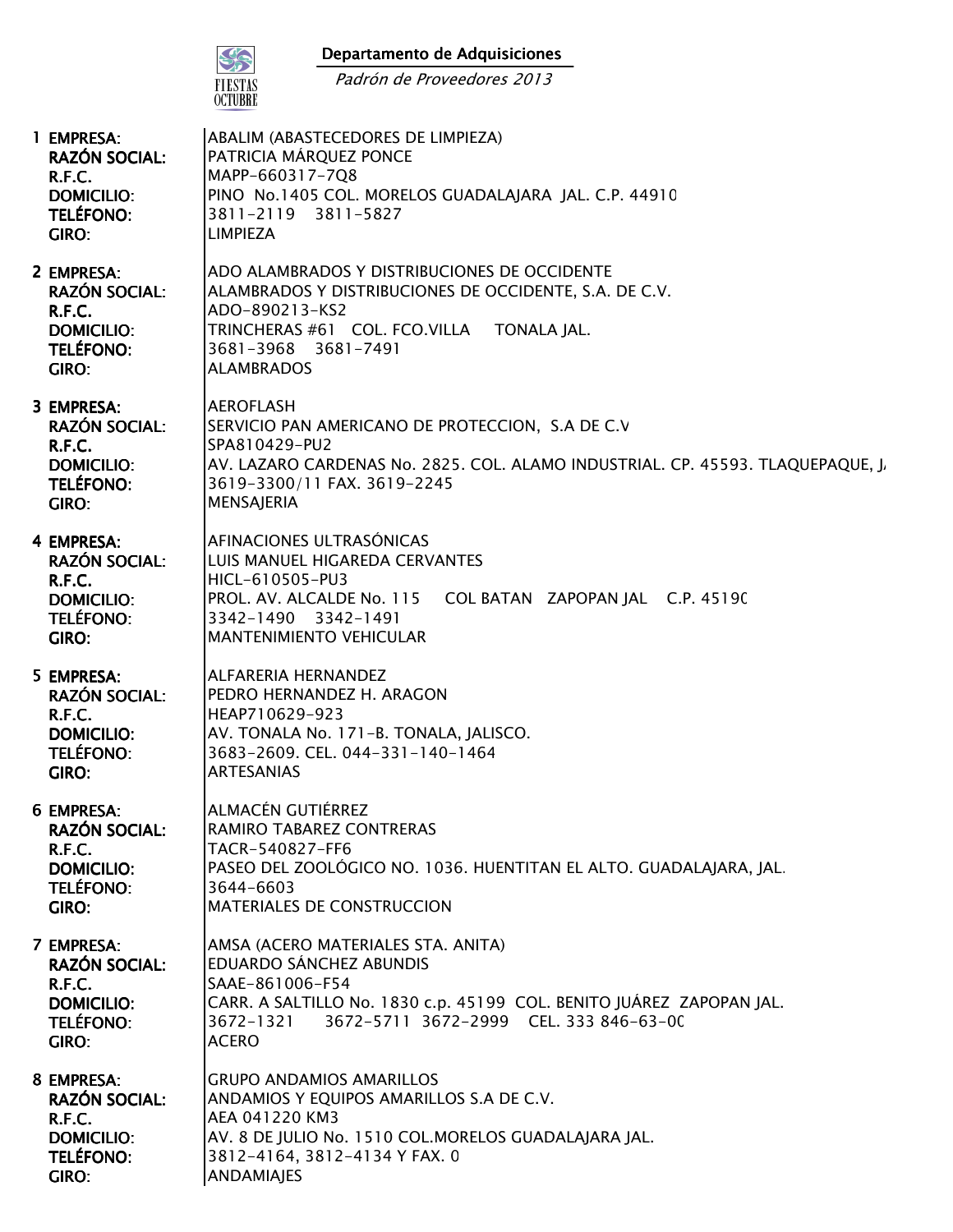| 9 EMPRESA:<br><b>RAZÓN SOCIAL:</b><br>R.F.C.<br><b>DOMICILIO:</b><br>TELÉFONO:<br>GIRO:         | <b>AZULEJOS Y COMPLEMENTOS</b><br>AZULEJOS Y COMPLEMENTOS S.A. DE C.V.<br>ACO-870505-S49<br>AV. NIÑOS HÉROES NO. 1321. COL. MODERNA. CP 44100. GUADALAJARA, JAL.<br>3810-7788 3810-8009 3811-9374 FAX 3810-2823<br>MATERIALES DE CONSTRUCCION                              |
|-------------------------------------------------------------------------------------------------|----------------------------------------------------------------------------------------------------------------------------------------------------------------------------------------------------------------------------------------------------------------------------|
| <b>10 EMPRESA:</b><br><b>RAZÓN SOCIAL:</b><br>R.F.C.<br><b>DOMICILIO:</b><br>TELÉFONO:<br>GIRO: | ACARREOS DE MATERIALES PARA CONSTRUCCION LIMPIEZA DE TERRENOS<br><b>CANDELARIO BANDERAS ANDRADE</b><br>BAAC 400202-DA8<br>MANUEL ASPIROS No. 1773 S.H. C.P. 44620 COL. MEZQUITAN COUNTRY GUADALAJARA JA<br>3825-8701 CEL. (04433) 3157-4776<br><b>ACARREOS DE ESCOMBRO</b> |
| 11 EMPRESA:<br><b>RAZÓN SOCIAL:</b><br>R.F.C.<br><b>DOMICILIO:</b><br><b>TELÉFONO:</b><br>GIRO: | <b>BAZAR GALLERY</b><br><b>ARTURO MENDEZ LICON</b><br>MELA-551121-K27<br>JACOBO GALVEZ #45 (EN EL JARDIN DEL CARMEN) COL. CENTRO C.P.44100 GDL, JAL<br>3613-4166<br>MANUALIDADES Y DECORACION                                                                              |
| 12 EMPRESA:<br><b>RAZÓN SOCIAL:</b><br>R.F.C.<br><b>DOMICILIO:</b><br><b>TELÉFONO:</b><br>GIRO: | <b>BOHLER WELDING GROUP</b><br>BOHLER SOLDADURAS S.A. DE C.V.<br>BSO 981014-JM9<br>AV. HENRY FORD No. 16 FRACC. INDUSTRIAL SAN NICOLAS TLALNEPANTLA EDO. DE MÉXI<br>52(55) 5321-3070 FAX: 52 (55) 5321-3097 Y 3619-5242<br><b>PINTURA</b>                                  |
| 13 EMPRESA:<br><b>RAZÓN SOCIAL:</b><br>R.F.C.<br><b>DOMICILIO:</b><br><b>TELÉFONO:</b><br>GIRO: | <b>BOLSAS Y PAPELES</b><br>PAULA KARINA AGUILAR ZAMORA<br>AUZP-770627-843<br>JUAN MANUEL No. 631 GUADALAJARA JAL.<br>3614-5485 Y 3614-0979<br><b>BOLSAS Y PAPELES</b>                                                                                                      |
| 14 EMPRESA:<br><b>RAZÓN SOCIAL:</b><br>R.F.C.<br><b>DOMICILIO:</b><br><b>TELÉFONO:</b><br>GIRO: | <b>BOLYPAPEL DIAMANTE</b><br>BOLYPAPEL DIAMANTE S.A. DE C.V.<br><b>BDI 060209 DU0</b><br>AV. HIDALGO No. 613 COL. CENTRO C.P. 44200 GUADALAJARA JAL<br>3614-4190 Y 3614-4412<br><b>PAPELERIA</b>                                                                           |
| 15 EMPRESA:<br><b>RAZÓN SOCIAL:</b><br>R.F.C.<br><b>DOMICILIO:</b><br>TELÉFONO:<br>GIRO:        | <b>CALZADO DE TRABAJO</b><br>CALZADO DE TRABAJO, S.A. DE C.V.<br>CTR-940509-JF6<br>PERIFÉRICO PONIENTE 10171 PARQUE INDUSTRIAL EL COLLI ZAPOPAN JAL. C.P. 45069<br>1028-2266 EXT. 102<br>EDUIPO DE SEGURIDAD                                                               |
| 16 EMPRESA:<br><b>RAZÓN SOCIAL:</b><br>R.F.C.<br><b>DOMICILIO:</b><br><b>TELÉFONO:</b><br>GIRO: | <b>CAOSA</b><br>CENTRO DE ACEROS DE OCCIDENTE, S.A. DE C.V.<br>CAO-780828-GF7<br>CARRETERA A SALTILLO No. 616 COL. BENITO JUÁREZ ZAPOPAN JAL.<br>3660-6413 3660-6473 FAX 3660-6265<br><b>ACEROS</b>                                                                        |
|                                                                                                 |                                                                                                                                                                                                                                                                            |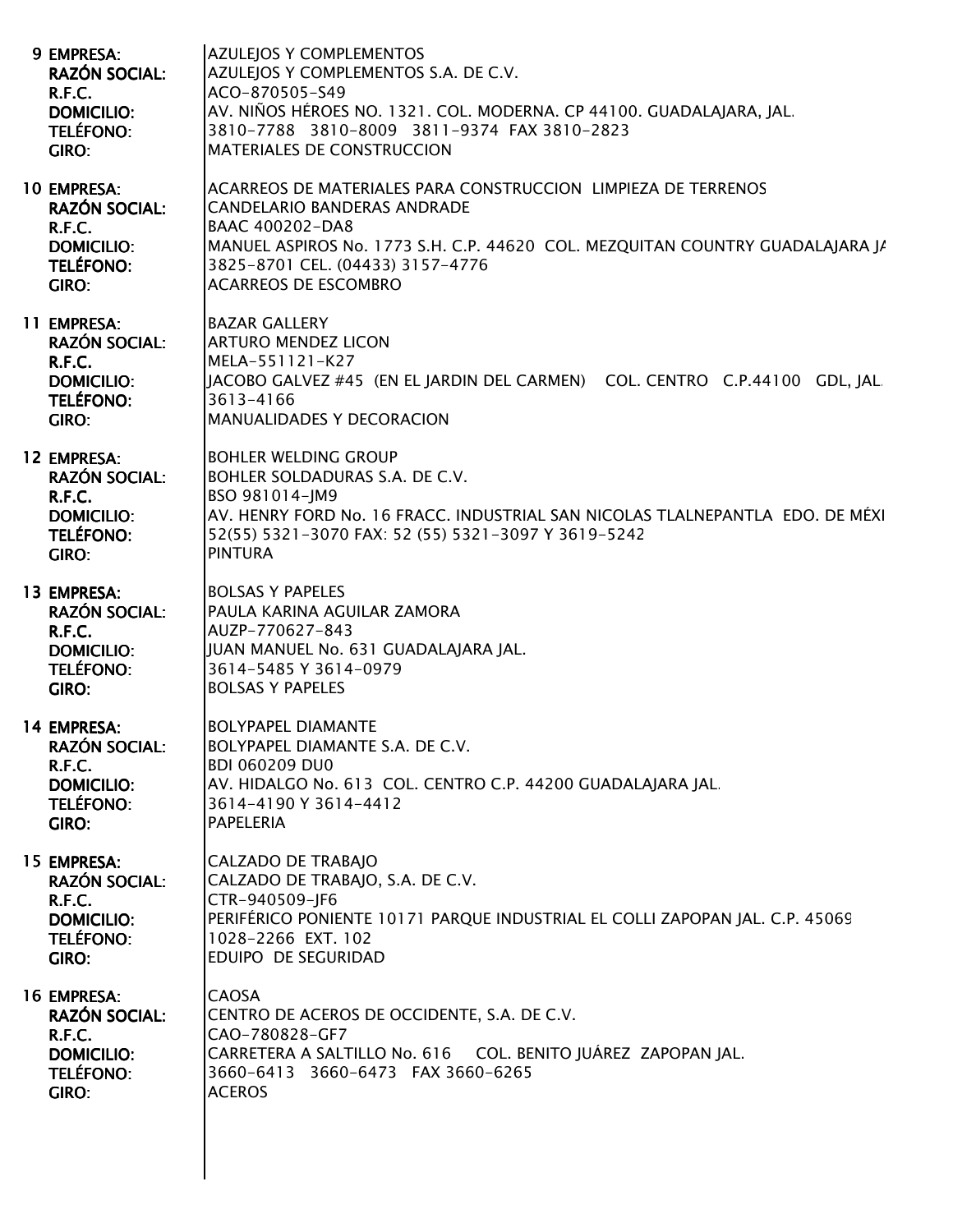| 17 EMPRESA:          | <b>MOTORES ELCTRICOS CASILLAS</b>                                                |
|----------------------|----------------------------------------------------------------------------------|
| <b>RAZÓN SOCIAL:</b> | <b>MARIO CASILLAS ZABALA</b>                                                     |
| R.F.C.               | CAZM 631017-Q5A                                                                  |
| <b>DOMICILIO:</b>    | CARRETERA A TESISTAN AV. LAURELES No. 585 COL. SAN ISIDRO ZAPOPAN JAL. C.P. 4514 |
| <b>TELÉFONO:</b>     | 3365-6581, 3633-8180                                                             |
| GIRO:                | <b>ROBOTICA</b>                                                                  |
| 18 EMPRESA:          | PINTURAS CASTHER EL BATAN                                                        |
| <b>RAZÓN SOCIAL:</b> | ALEJANDRA OCHOA VARGAS                                                           |
| R.F.C.               | OOVA-750715-PY2                                                                  |
| <b>DOMICILIO:</b>    | CARRETERA SALTILLO No. 128-A                                                     |
| <b>TELÉFONO:</b>     | FAX 3126-5268 3112-5577                                                          |
| <b>GIRO:</b>         | <b>PINTURAS</b>                                                                  |
| 19 EMPRESA:          | <b>PINTURAS CASTHER</b>                                                          |
| <b>RAZÓN SOCIAL:</b> | PINTURAS CASTHER S.A DE C.V                                                      |
| <b>R.F.C.</b>        | PCA-911210-DL2                                                                   |
| <b>DOMICILIO:</b>    | AV. REVOLUCIÓN No. 2580, COL. PRADOS DEL NILO GUADALAJARA JAL. C.P. 44840        |
| <b>TELÉFONO:</b>     | 3635-8987 3635-9462 3659-5611                                                    |
| GIRO.                | <b>PINTURAS</b>                                                                  |
| 20 EMPRESA:          | PINTURAS CASTHER TABACHINES                                                      |
| <b>RAZÓN SOCIAL:</b> | MARTHA PATRICIA VALDEZ AHEDO                                                     |
| R.F.C.               | VAAM-640129-814                                                                  |
| <b>DOMICILIO:</b>    | PERIFÉRICO NORTE 776-A                                                           |
| <b>TELÉFONO:</b>     | 3672-8689 3366-0690 3636-1537                                                    |
| <b>GIRO:</b>         | <b>PINTURAS</b>                                                                  |
| 21 EMPRESA:          | <b>CEMEX</b>                                                                     |
| <b>RAZÓN SOCIAL:</b> | CEMEX CONCRETOS S.A. DE C.V.                                                     |
| R.F.C.               | CCO-740918-9M1                                                                   |
| <b>DOMICILIO:</b>    | CONSTITUCION NO.444 PTE. COL CENTRO. MONTERREY, NUEVO LEON.                      |
| <b>TELÉFONO:</b>     | 3679-6227                                                                        |
| GIRO:                | MATERIAL DE CONSTRUCCION                                                         |
| 22 EMPRESA:          | <b>CENTRAL DE PAPELERÍAS</b>                                                     |
| <b>RAZÓN SOCIAL:</b> | DANIEL ALBERTO GARCÍA DE LEÓN                                                    |
| R.F.C.               | GALD-840314-Q51                                                                  |
| <b>DOMICILIO:</b>    | NICOLÁS ROMERO #217 COL. ARTESANOS SAN FELIPE GDL. JAL. C.P. 44200               |
| <b>TELÉFONO:</b>     | 3826-2692 3826-0746 3826-1721                                                    |
| <b>GIRO:</b>         | <b>PAPELERIA</b>                                                                 |
| 23 EMPRESA:          | <b>MAQUINARIA CENTURION</b>                                                      |
| <b>RAZÓN SOCIAL:</b> | MAQUINARIA CENTURION S.A. DE C.V.                                                |
| R.F.C.               | MCE 031017-KT9                                                                   |
| <b>DOMICILIO:</b>    | CALLE CAPUCHINAS No. 2859 COL. CHAPALITA C.P. 45040 GUADALAJARA JAL.             |
| <b>TELÉFONO:</b>     | 3944-3997 Y 3121-0309                                                            |
| GIRO:                | <b>CONSTRUCCION</b>                                                              |
| 24 EMPRESA:          | <b>EQUIPOS CHAKONG</b>                                                           |
| <b>RAZÓN SOCIAL:</b> | JOSE GUILLERMO CHAVEZ KONG                                                       |
| R.F.C.               | CAKG-560210-E14                                                                  |
| <b>DOMICILIO:</b>    | TUEQUESA NO.3364-9B. PZA. DE LA LUNA. RESIDENCIAL VICTORIA. CP. 45060. GDL. JAL. |
| <b>TELÉFONO:</b>     | 3122-2021                                                                        |
| GIRO:                | <b>PINTURAS</b>                                                                  |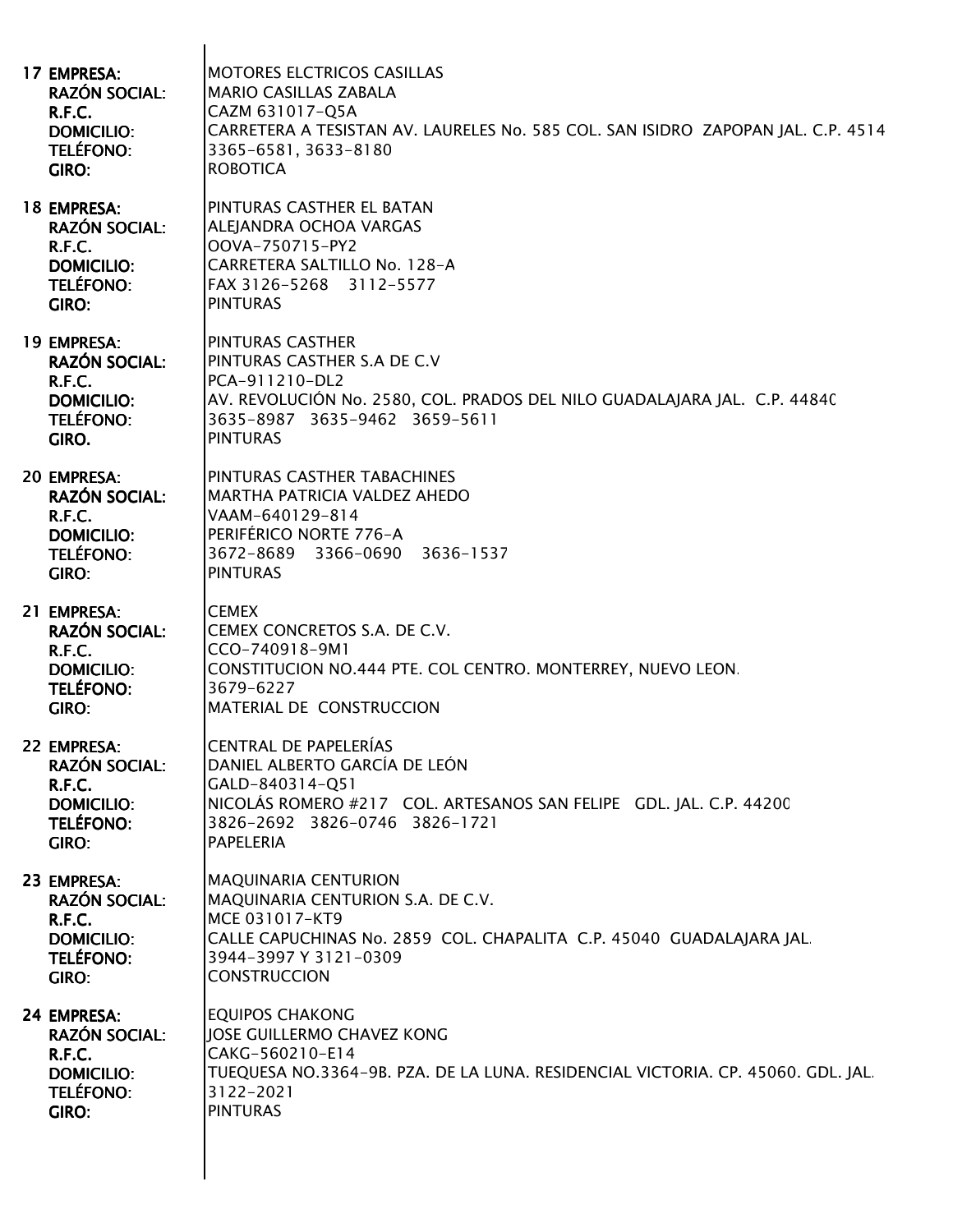| 25 EMPRESA:<br><b>RAZÓN SOCIAL:</b><br><b>R.F.C.</b><br><b>DOMICILIO:</b><br><b>TELÉFONO:</b><br>GIRO: | <b>CIASA COMERCIAL</b><br>CIASA COMERCIAL, S.A. DE C.V.<br>CCO 851108 HG7<br>AV. CIRC.AGUSTIN YAÑEZ No. 2062 COL. MODERNA C.P. 44100 GUADALAJARA JAL.<br>3616-9437<br><b>VALORES</b>                                                                            |
|--------------------------------------------------------------------------------------------------------|-----------------------------------------------------------------------------------------------------------------------------------------------------------------------------------------------------------------------------------------------------------------|
| 26 EMPRESA:<br><b>RAZÓN SOCIAL:</b><br>R.F.C.<br><b>DOMICILIO:</b><br><b>TELÉFONO:</b><br>GIRO:        | CIEDEG (CORPORATIVO INDUSTRIAL ELÉCTRICO DE GUADALAJARA)<br>JUAN MANUEL MARTÍN DEL CAMPO GUITRON<br>MAGJ-460804-LY3<br>PTO. GUAYMAS #18 COL. MIRAMAR ZAPOPAN, JAL.<br>3125-5258<br><b>ELECTRICA</b>                                                             |
| 27 EMPRESA:<br><b>RAZÓN SOCIAL:</b><br><b>R.F.C.</b><br><b>DOMICILIO:</b><br><b>TELÉFONO:</b><br>GIRO: | <b>CLEAN IT</b><br><b>JULIO BERNI SILVA</b><br>BESJ-640717-NJ1<br>FRAY JUAN DE SAN MIGUEL No 419-A GDL. JAL.<br>Y FAX 3331-8002 3330-4469<br><b>MATERIAL DE LIMPIEZA</b>                                                                                        |
| 28 EMPRESA:<br><b>RAZÓN SOCIAL:</b><br>R.F.C.<br><b>DOMICILIO:</b><br><b>TELÉFONO:</b><br>GIRO:        | <b>COOL PRINT</b><br>COOL PRINT S.A DE C.V.<br>COO 0605118 PWA<br>SARCOFAGO No. 711 COL. TEPEYAC ZAPOPAN JAL. MX. C.P. 45150<br>1202-2982 FAX. 1202-2983<br><b>IMPRESOS</b>                                                                                     |
| 29 EMPRESA:<br><b>RAZÓN SOCIAL:</b><br>R.F.C.<br><b>DOMICILIO:</b><br><b>TELÉFONO:</b><br>GIRO:        | <b>COPI-CON</b><br>JESUS PEREZ MUÑOZ<br>PEMJ 321209-BE3<br>ISLA SOCORRO No. 2796-6 GUADALAJARA JAL. C.P. 44950 FRACC. JARDINES DE SAN JOSE<br>3646-8063 Y FAX 1057-4277<br>PAPELERIA                                                                            |
| <b>30 EMPRESA:</b><br><b>RAZÓN SOCIAL:</b><br>R.F.C.<br><b>DOMICILIO:</b><br><b>TELÉFONO:</b><br>GIRO: | URBANIZACIONES Y CONSTRUCCIONES CORNEJO<br>URBANIZACIONES Y CONSTRUCCIONES CORNEJO, S.A. DE C.V.<br>UCC030251-5FA<br>SIMBOLOS PATRIOS NO. 2028. CD. AZTLAN. CP. 45402. TONALA, JAL.<br>3683-7278, 3720-6362/64/65. CEL. 044-333-493-0134<br><b>CONSTRUCCION</b> |
| 31 EMPRESA:<br><b>RAZÓN SOCIAL:</b><br><b>R.F.C.</b><br><b>DOMICILIO:</b><br><b>TELÉFONO:</b><br>GIRO: | COMERCIALIZADORA TEXTIL CORVAL<br>COMERCIALIZADORA TEXTIL CORVAL, S.A. DE C.V.<br>CTC-070710-RR2<br>JOAQUÍN ANGULO No. 1460<br>3826-2334 3826-7458 FAX 3825-8557<br>MANTA/TELA                                                                                  |
| 32 EMPRESA:<br><b>RAZÓN SOCIAL:</b><br>R.F.C.<br><b>DOMICILIO:</b><br><b>TELÉFONO:</b><br>GIRO:        | URBANIZADORA CREOSA<br>URBANIZADORA CREOSA, S.A. DE C.V.<br>UCR040304-6Y0<br>DIEGO RIVERA NO. 466, COL. COLINAS DE LA NORMAL. CP. 44270. GUADALAJARA, JAL<br>3344-1055<br><b>CONSTRUCCION</b>                                                                   |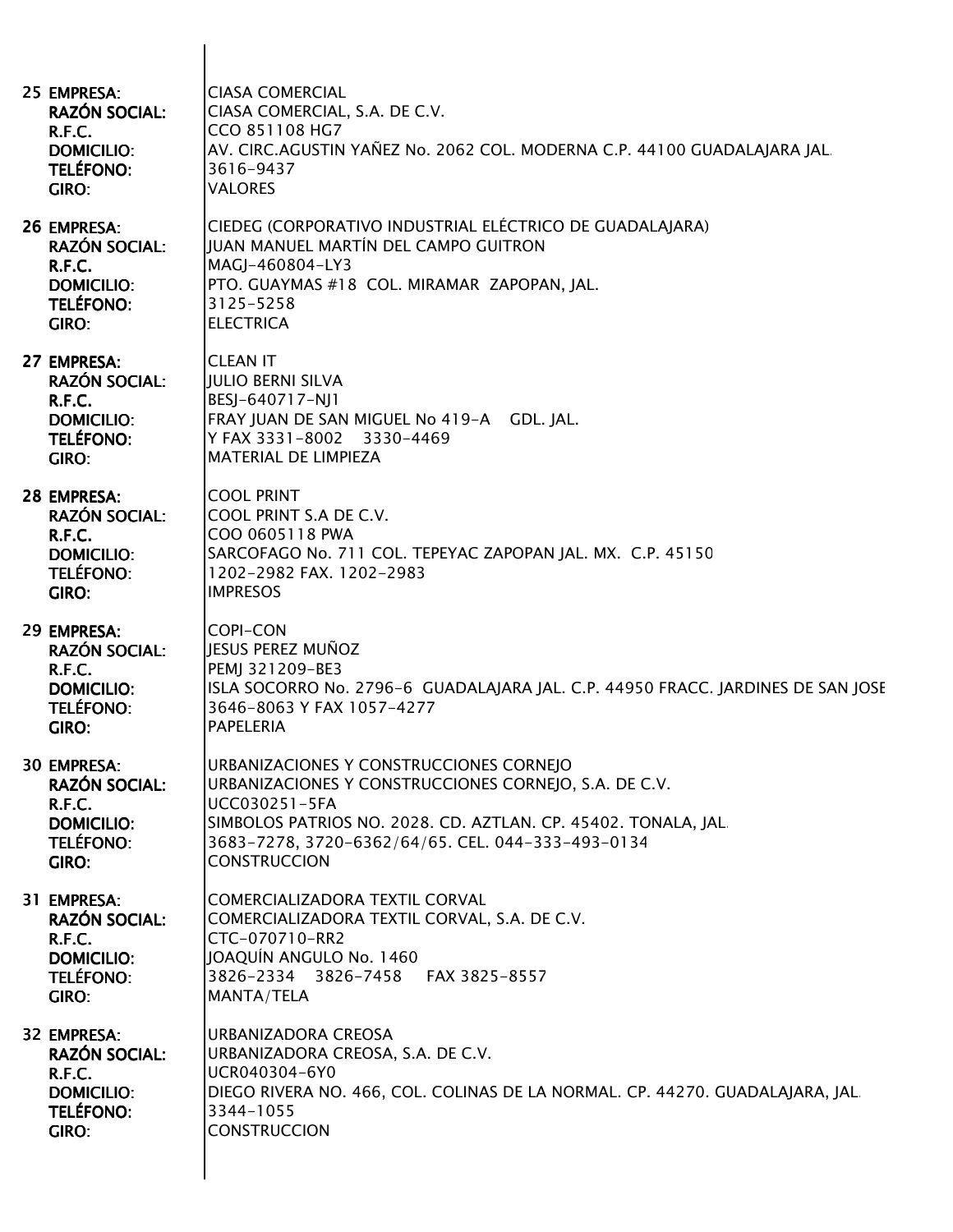| 33 EMPRESA:<br><b>RAZÓN SOCIAL:</b><br>R.F.C.<br><b>DOMICILIO:</b><br><b>TELÉFONO:</b><br>GIRO:               | <b>CRISRA</b><br>CRISTÓBAL GUTIÉRREZ ÁLVAREZ<br>GUAC-660126-G19<br>CARRETERA A SALTILLO KM 10 # 17 COL. MESA COLORADA ZAPOPAN, JAL.<br>3672-8575 FAX 3660-5374<br><b>MATERIALES DE CONSTRUCCION</b>                                                                 |
|---------------------------------------------------------------------------------------------------------------|---------------------------------------------------------------------------------------------------------------------------------------------------------------------------------------------------------------------------------------------------------------------|
| <b>34 EMPRESA:</b><br><b>RAZÓN SOCIAL:</b><br>R.F.C.<br><b>DOMICILIO:</b><br><b>TELÉFONO:</b><br><b>GIRO:</b> | <b>CONCRETOS CRUZ AZUL</b><br>CONCRETOS CRUZ AZUL, S.A. DE C.V.<br>CCA850121-JX8<br>AV. INSURGENTES SUR No. 670 PISO 1, COL. DEL VALLE, CP. 03100, MEXICO, D.F.<br>3110-0362 / 65 / 66<br><b>MATERIALES DE CONSTRUCCION</b>                                         |
| 35 EMPRESA:<br><b>RAZÓN SOCIAL:</b><br>R.F.C.<br><b>DOMICILIO:</b><br><b>TELÉFONO:</b><br>GIRO:               | <b>DAFCOM</b><br>DAFCOM, S.A. DE C.V.<br>DAF-000628-B98<br>AV. SIERRA DE MAZAMITLA #5881 COL. PINAR DE LA CALMA<br>3133-3348 CONMUTADOR FAX EXT. 24<br>ELECTRONICA/COMPUTACION                                                                                      |
| <b>36 EMPRESA:</b><br><b>RAZÓN SOCIAL:</b><br>R.F.C.<br><b>DOMICILIO:</b><br><b>TELÉFONO:</b><br>GIRO:        | DEL CARMEN NOVEDADES Y REGALOS<br><b>GLORIA DEL CARMEN CABRERA CAMAÑO</b><br>CACG791019-4J2<br>CALLE ANALCO No. 711-A. COL. LAS CONCHAS. CP. 44960. GUADALAJARA, JAL.<br>3617-7549<br><b>MANUALIDADES Y DECORACION</b>                                              |
| 37 EMPRESA:<br><b>RAZÓN SOCIAL:</b><br>R.F.C.<br><b>DOMICILIO:</b><br><b>TELÉFONO:</b><br>GIRO:               | <b>DIPOL</b><br>DIPOL S.A DE C.V<br>DIP-840920-ME7<br>FELIPE ÁNGELES # 645 SECTOR LIBERTAD<br>GDL. JAL.<br>1368-3200 EXT. 105 FAX EXT. 101<br><b>HULE ESPUMA</b>                                                                                                    |
| 38 EMPRESA:<br><b>RAZÓN SOCIAL:</b><br>R.F.C.<br><b>DOMICILIO:</b><br><b>TELÉFONO:</b><br>GIRO:               | <b>DISEÑO DIGITAL</b><br><b>JORGE ADRIÁN RAMÍREZ OLIVARES</b><br>RAJO-671028-E72<br>RAYÓN #627 COL. AMERICANA C.P. 44180 GUADALAJARA, JAL.<br>4444-5880<br><b>IMPRESOS</b>                                                                                          |
| 39 EMPRESA:<br><b>RAZÓN SOCIAL:</b><br>R.F.C.<br><b>DOMICILIO:</b><br><b>TELÉFONO:</b><br>GIRO:               | DISEÑO EN TABLAROCA (SOLUCIONES COSTRUCCION INTERIORES AMBIENTACION)<br><b>JORGE MERCADO SERVIN</b><br>MESJ 690423-GG6<br>SAN JUAN DE LOS LAGOS No. 2401 COL. HOGARES DE NUEVO MEXICO ZAPOPAN JAL. C.P. 4<br>1522-0038 CEL. 044-331-133-7191<br><b>CONSTRUCCION</b> |
| <b>40 EMPRESA:</b><br><b>RAZON SOCIAL:</b><br>R.F.C.<br><b>DOMICILIO:</b><br><b>TELEFONO:</b><br>GIRO:        | <b>DISMERK</b><br><b>REBECA DEL RIEGO RUIZ</b><br>RIRR-821119-NI4<br>AV. GUADALUPE #5650 EDIF. "L" DEPTO.14 COL. PLAZA GPE. CP 45036 ZAPOPAN, JAL.<br>3120-3233 3343-0548/49<br>MAMPARAS SANITARIAS                                                                 |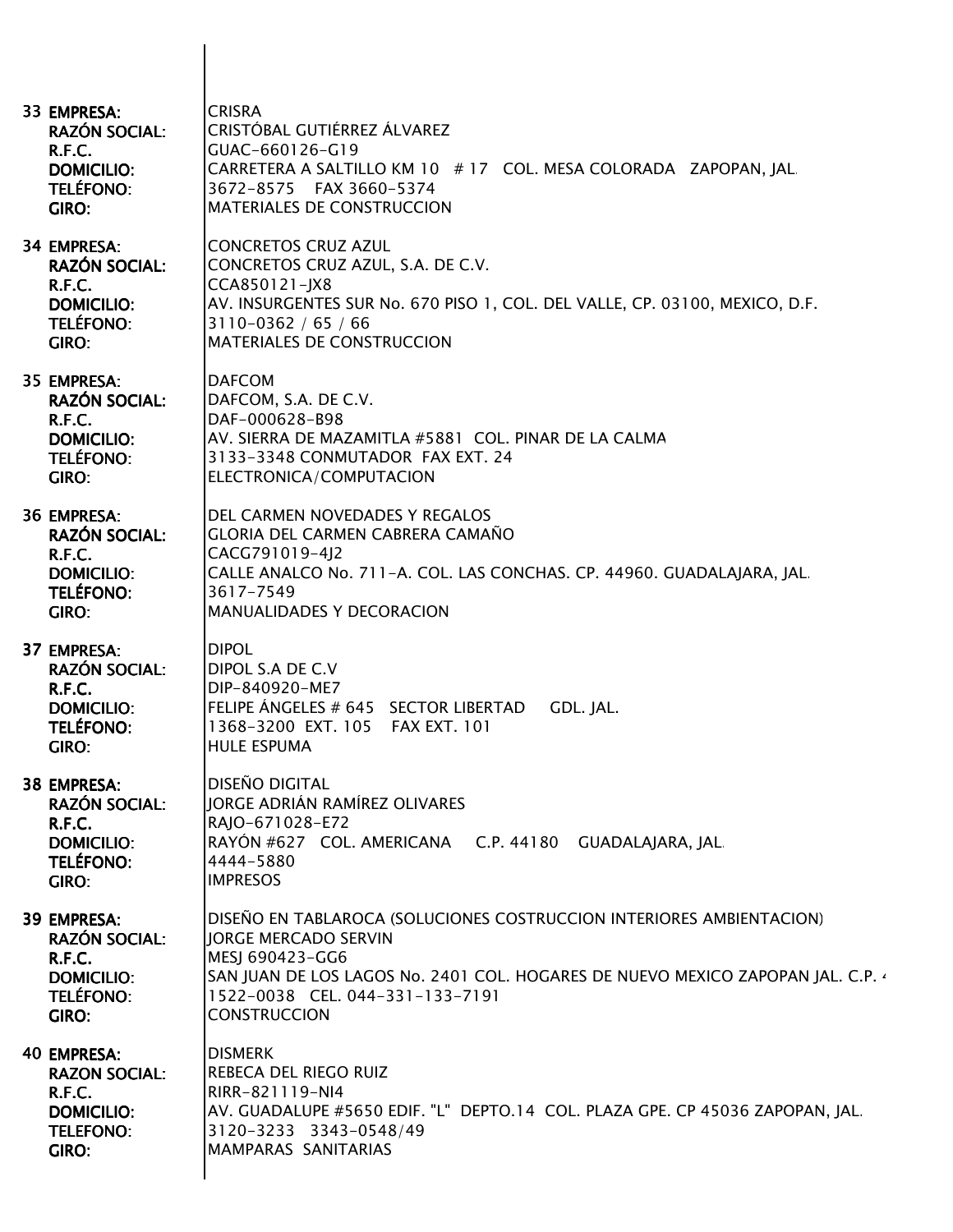| 41 EMPRESA:<br><b>RAZÓN SOCIAL:</b><br>R.F.C.<br><b>DOMICILIO:</b><br>TELÉFONO:<br>GIRO:                      | <b>DISTRIBUIDORA GOBI</b><br>DISTRIBUIDORA GOBI S.A. DE C.V.<br>DGO 950303-2U5<br>LICEO No. 661 COL. CENTRO C.P. 44280 GUADALAJARA JAL.<br>3658-2022 FAX. 3614-4670<br><b>LIMPIEZA</b>                                         |
|---------------------------------------------------------------------------------------------------------------|--------------------------------------------------------------------------------------------------------------------------------------------------------------------------------------------------------------------------------|
| 42 EMPRESA:<br><b>RAZÓN SOCIAL:</b><br>R.F.C.<br><b>DOMICILIO:</b><br><b>TELÉFONO:</b><br>GIRO:               | <b>DIXON METAL</b><br>DIXON METAL, S.A. DE C.V.<br>DME020306-HEA<br>COMERCIO NO.167<br>S. JUAREZ GDL. JAL. C.P. 44180<br>3613-5462 Y<br>3613-5490<br>REDUCTORES Y MOTOREDUCTORES                                               |
| 43 EMPRESA:<br><b>RAZÓN SOCIAL:</b><br>R.F.C.<br><b>DOMICILIO:</b><br><b>TELÉFONO:</b><br>GIRO:               | <b>DOORLOCK</b><br>INTEGRACION DINAMICA DE ACCESOS, S.A. DE C.V.<br>IDA011221-6H1<br>RAFAEL DE LA PEÑA Y PEÑA No.407. COL. DEL NORTE. CP.64500. MONTERREY, N.L.<br>01 800 366 7562 / (01 81) 8125-0600<br>PUERTAS DE SEGURIDAD |
| <b>44 EMPRESA:</b><br><b>RAZÓN SOCIAL:</b><br><b>R.F.C.</b><br><b>DOMICILIO:</b><br><b>TELÉFONO:</b><br>GIRO: | <b>ELECTRO COMERCIAL CARMO</b><br><b>CIPRIANO ALBERTO CARRILLO MORALES</b><br>CAMA-860803 TP8<br>MIGUEL LÓPEZ DE LEGASPI No. 1637 FRACC. 18 DE MARZO CPP. 44960 GDL. JAL.<br>TEL/FAX 3144-8106 3144-8043<br><b>ELECTRICA</b>   |
| 45 EMPRESA:<br><b>RAZÓN SOCIAL:</b><br>R.F.C.<br><b>DOMICILIO:</b><br><b>TELÉFONO:</b><br>GIRO:               | ELECTRO INDUSTRIAL OLIDE<br>ELECTRO INDUSTRIAL OLIDE S.A DE C.V<br>EIO-860304-M11<br>AV. 8 DE JULIO No 3610<br>3663-2794 3645-2018 EXT.108 120 Y FAX 126<br><b>ELECTRICA</b>                                                   |
| <b>46 EMPRESA:</b><br><b>RAZÓN SOCIAL:</b><br>R.F.C.<br><b>DOMICILIO:</b><br><b>TELÉFONO:</b><br>GIRO:        | ELECTRO INDUSTRIAL TAPATÍA<br>ELECTRO INDUSTRIAL TAPATÍA S.A. DE C.V.<br>EIT-950904-P2A<br>AV. 8 DE JULIO No. 1148 COL. MODERNA GDL.JAL. C.P.44190<br>3619-1453 FAX EXT. 133<br><b>ELECTRICA</b>                               |
| <b>47 EMPRESA:</b><br><b>RAZÓN SOCIAL:</b><br>R.F.C.<br><b>DOMICILIO:</b><br><b>TELÉFONO:</b><br>GIRO:        | <b>EKAR DE GAS</b><br>EKAR DE GAS, S.A. DE C.V.<br>EGA 730413-DW8<br>CALZ. GONZALEZ GALLO No. 496 C.P. 44460 SECTOR REFORMA GUADALAJARA JAL.<br>3619-0000 Y 3619-3591<br>LINEA BLANCA                                          |
| <b>48 EMPRESA:</b><br><b>RAZÓN SOCIAL:</b><br>R.F.C.<br><b>DOMICILIO:</b><br><b>TELÉFONO:</b><br>GIRO:        | EL FLUXOMETRO<br>SERVICIO DE REFACCIONES EL FLUXOMETRO S.A. DE C.V.<br>SRF-890906-971<br>NIÑOS HÉROES NO. 2129. C.P. 44150. GUADALAJARA, JAL.<br>3616-8645 / 39<br><b>FONTANERIA</b>                                           |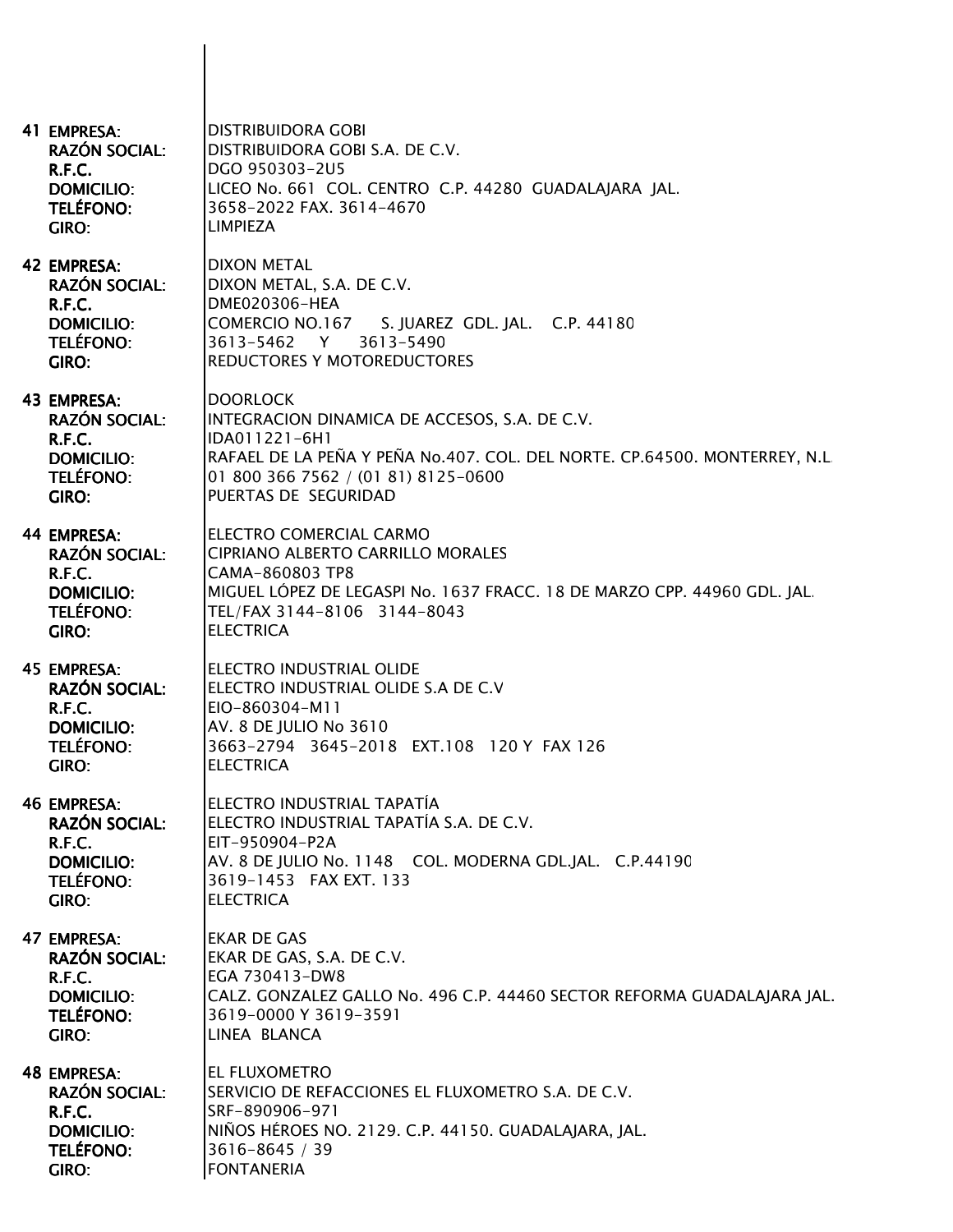| <b>49 EMPRESA:</b><br><b>RAZÓN SOCIAL:</b><br>R.F.C.<br><b>DOMICILIO:</b><br>TELÉFONO:<br>GIRO:        | <b>EL PARAISO FLORAL</b><br><b>ERIKA ALICIA PALOS RIVERA</b><br>PARE740911-4IA<br>JJUAN DÍAZ COVARRUBIAS No. 37. COL. SAN JUAN DE DIOS. CP. 44360. GUADALAJARA, JAL<br>3654-1700<br><b>FLORES ARTIFICIALES</b> |
|--------------------------------------------------------------------------------------------------------|----------------------------------------------------------------------------------------------------------------------------------------------------------------------------------------------------------------|
| 50 EMPRESA:<br><b>RAZÓN SOCIAL:</b><br>R.F.C.<br><b>DOMICILIO:</b><br><b>TELÉFONO:</b><br>GIRO:        | IEL SURTIDOR DEL PLOMERO<br>MARIA DE LA LUZ MARTINEZ ARREOLA<br>MAAL 570813 859<br>PROL. AV. EL COLLI 666-A COL. PARAISOS DEL COLLI ZAPOPAN JAL. C.P 45069<br>3180-5527<br><b>FONTANERIA</b>                   |
| 51 EMPRESA:<br><b>RAZÓN SOCIAL:</b><br>R.F.C.<br><b>DOMICILIO:</b><br><b>TELÉFONO:</b><br>GIRO:        | ELECTRICA NOVA DE OCCIDENTE<br>ELECTRICA NOVA DE OCCIDENTE S.A. DE C.V.<br>ENO-880223-BW9<br>AV. JAVIER MINA No. 633 SEC. LIBERTAD C.P. 44360 GDL. JAL.<br>3617-2128 FAX 3618-1807<br><b>ELECTRICO</b>         |
| 52 EMPRESA:<br><b>RAZÓN SOCIAL:</b><br>R.F.C.<br><b>DOMICILIO:</b><br><b>TELÉFONO:</b><br>GIRO:        | <b>EQUIPO ELECTRONICO</b><br><b>PEDRO URBANO RANGEL VILLALOBOS</b><br>RAVP-730430-RIO<br>HDA. LA ERRE No. 2394 FRACC. ARANDAS C.P.44720 GUADALAJARA JAL.<br>3609-8465 FAX 3330-0323<br><b>ELECTRICO</b>        |
| 53 EMPRESA:<br><b>RAZÓN SOCIAL:</b><br>R.F.C.<br><b>DOMICILIO:</b><br><b>TELÉFONO:</b><br>GIRO:        | ESIS (ESPECIALISTA EN SISTEMAS DE SEGURIDAD)<br>RAÚL HERRERA GODINA<br><b>HEGR-700529-HG0</b><br>REYES CATÓLICOS # 2105-C COL. DEL SUR<br>3343-8940 1057-0350<br><b>SEGURIDAD</b>                              |
| 54 EMPRESA:<br><b>RAZÓN SOCIAL:</b><br>R.F.C.<br><b>DOMICILIO:</b><br><b>TELÉFONO:</b><br>GIRO:        | <b>ETOSA</b><br>EMPAQUES TRANSPARENTES DE OCCIDENTE, S.A. DE C.V.<br>ETO-000413-88A<br>GONZÁLEZ GALLO #2065 COL. ATLAS C.P. 44870<br>3120-3333 3344-6464<br><b>LOGISTTICA</b>                                  |
| 55 EMPRESA:<br><b>RAZÓN SOCIAL:</b><br>R.F.C.<br><b>DOMICILIO:</b><br><b>TELÉFONO:</b><br><b>GIRO:</b> | <b>EXTRAIRE</b><br>MARIA MARGARITA CARRILLO CASTILLO<br>CACM-540908-AY0<br>TURQUESA #3336-A. COL. VERDE VALLE. GUADALAJARA, JAL. C.P. 44550<br>3647-9647 3647-3647/9667 FAX 3344-9512<br><b>VENTILACION</b>    |
| 56 EMPRESA:<br><b>RAZÓN SOCIAL:</b><br>R.F.C.<br><b>DOMICILIO:</b><br><b>TELÉFONO:</b><br>GIRO:        | FANTASÍAS MIGUEL<br>FANTASÍAS MIGUEL, S.A. DE C.V.<br>FMI-650208-CG9<br>HIDALGO #520 COL CENTRO C.P.44100 S.H. GUADALAJARA JAL.<br>3613-2022 FAX 3613-5054<br><b>MERCERIA</b>                                  |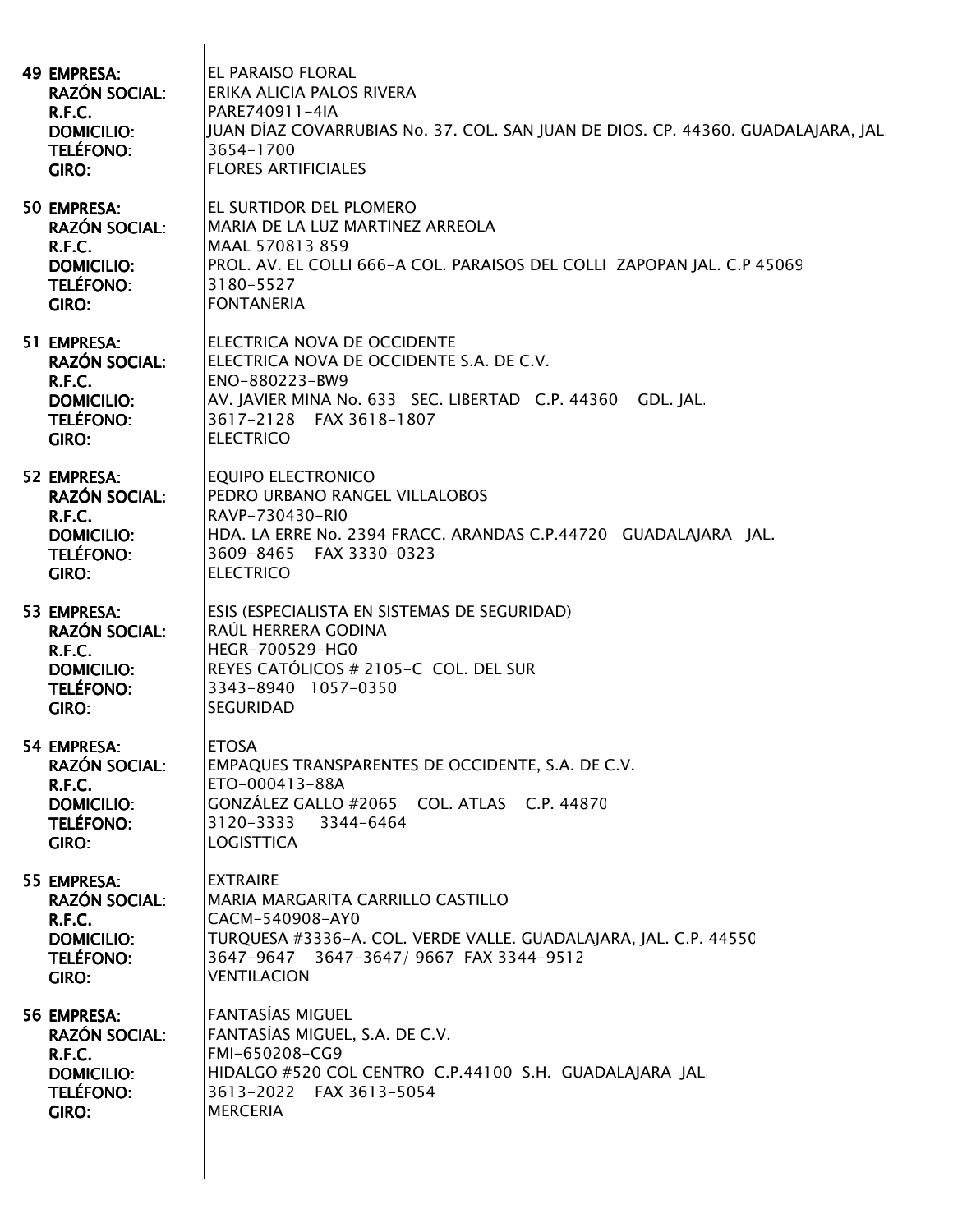| 57 EMPRESA:                                                                                            | <b>FERRE MAS</b>                                                                                                                                                                                              |
|--------------------------------------------------------------------------------------------------------|---------------------------------------------------------------------------------------------------------------------------------------------------------------------------------------------------------------|
| <b>RAZÓN SOCIAL:</b>                                                                                   | JAVIER ORTIZ GONZÁLEZ                                                                                                                                                                                         |
| R.F.C.                                                                                                 | OIGJ-471114-NC7                                                                                                                                                                                               |
| <b>DOMICILIO:</b>                                                                                      | CALZ. INDEPENDENCIA NTE #3260 ZONA HUENTITAN C.P. 44300 GDL .JAL.                                                                                                                                             |
| <b>TELÉFONO:</b>                                                                                       | FAX 3603-1289 1199-3950 1199-3798                                                                                                                                                                             |
| GIRO:                                                                                                  | <b>FERRETERIA</b>                                                                                                                                                                                             |
| <b>58 EMPRESA:</b><br><b>RAZÓN SOCIAL:</b><br>R.F.C.<br><b>DOMICILIO:</b><br>TELÉFONO:<br><b>GIRO:</b> | <b>FERRETERÍA MARME</b><br>FERRETERÍA MARME, S.A. DE C.V.<br>FMA-860617-ME1<br>AV. LÓPEZ DE LEGASPI No. 1579 COL.18 DE MARZO C.P. 44960<br>GDL JAL.<br>3646-1950 3645-6715 FAX 3645-8102<br><b>FERRETERIA</b> |
| 59 EMPRESA:<br><b>RAZÓN SOCIAL:</b><br>R.F.C.<br><b>DOMICILIO:</b><br>TELÉFONO:<br><b>GIRO:</b>        | FERRETERÍA RUIZ<br>MA. JOSEFINA RUIZ MÉNDEZ<br>RUMJ-690719-5L7<br>FÉLIX CERVANTES #1161<br>TLAQUEPAQUE JAL.<br>3680-1787<br><b>FERRETERIA</b>                                                                 |
| <b>60 EMPRESA:</b>                                                                                     | <b>FLORERIA FIBER</b>                                                                                                                                                                                         |
| <b>RAZÓN SOCIAL:</b>                                                                                   | <b>BERTHA ALICIA GARNICA ORNELAS</b>                                                                                                                                                                          |
| R.F.C.                                                                                                 | GAOB720217-BL4                                                                                                                                                                                                |
| <b>DOMICILIO:</b>                                                                                      | CIRCUITO PERIFERICO No. 195 SUR. CP. 45400. TANALA, JALISCO                                                                                                                                                   |
| <b>TELÉFONO:</b>                                                                                       | 3683-1487                                                                                                                                                                                                     |
| GIRO:                                                                                                  | <b>FLORES ARTIFICIALES</b>                                                                                                                                                                                    |
| 61 EMPRESA:                                                                                            | <b>FLORES SPORT</b>                                                                                                                                                                                           |
| <b>RAZÓN SOCIAL:</b>                                                                                   | <b>IRENE ARELLANO NUÑO</b>                                                                                                                                                                                    |
| R.F.C.                                                                                                 | AENI610416-4HA                                                                                                                                                                                                |
| <b>DOMICILIO:</b>                                                                                      | AV. FEDERALISMO NO. 1612 COL. MEZQUITAN COUNTRY. CP. 44260. GDL.JAL                                                                                                                                           |
| <b>TELÉFONO:</b>                                                                                       | 3636-1551, 3364-5757 CEL. 04433-3199-9299                                                                                                                                                                     |
| GIRO:                                                                                                  | <b>FLORERIA</b>                                                                                                                                                                                               |
| 62 EMPRESA:                                                                                            | <b>FORCOGSA</b>                                                                                                                                                                                               |
| <b>RAZÓN SOCIAL:</b>                                                                                   | FORMAS CONTINUAS DE GUADALAJARA, S.A. DE C.V.                                                                                                                                                                 |
| R.F.C.                                                                                                 | FCG-840618-N51                                                                                                                                                                                                |
| <b>DOMICILIO:</b>                                                                                      | PERIFERICO PTE. #7301 VALLARTA PARQUE INDUSTRIAL ZAPOPAN, JAL. C.P. 45010                                                                                                                                     |
| <b>TELÉFONO:</b>                                                                                       | 3777-1618 3777-1616 FAX 3777-1626 ventasfcg@forcogsa.com.mx                                                                                                                                                   |
| GIRO:                                                                                                  | <b>IMPRESOS</b>                                                                                                                                                                                               |
| 63 EMPRESA:                                                                                            | <b>FRENOS GUERRERO</b>                                                                                                                                                                                        |
| <b>RAZÓN SOCIAL:</b>                                                                                   | JOSÉ GERARDO GUERRERO QUEZADA                                                                                                                                                                                 |
| R.F.C.                                                                                                 | GUQG-580329-LC1                                                                                                                                                                                               |
| <b>DOMICILIO:</b>                                                                                      | PERIFÉRICO NTE #73-2 COL AUDITORIO C.P 45190 ZAPOPAN JAL.                                                                                                                                                     |
| <b>TELÉFONO:</b>                                                                                       | 3660-4804                                                                                                                                                                                                     |
| GIRO:                                                                                                  | MANTENIMIENTO VEHICULAR                                                                                                                                                                                       |
| 64 EMPRESA:                                                                                            | <b>GALVALAMINAS</b>                                                                                                                                                                                           |
| <b>RAZÓN SOCIAL:</b>                                                                                   | GALVALAMINAS DE OCCIDENTE, S.A. DE C.V.                                                                                                                                                                       |
| R.F.C.                                                                                                 | GOC070212-4X3                                                                                                                                                                                                 |
| <b>DOMICILIO:</b>                                                                                      | VOLCAN CEBORUCO NO.1245. FRACC. EL COLLI URBANO. CP. 45070. ZAPOPAN, JAL                                                                                                                                      |
| <b>TELÉFONO:</b>                                                                                       | 1201-7644 Y 3628-3878                                                                                                                                                                                         |
| GIRO:                                                                                                  | <b>LAMINAS</b>                                                                                                                                                                                                |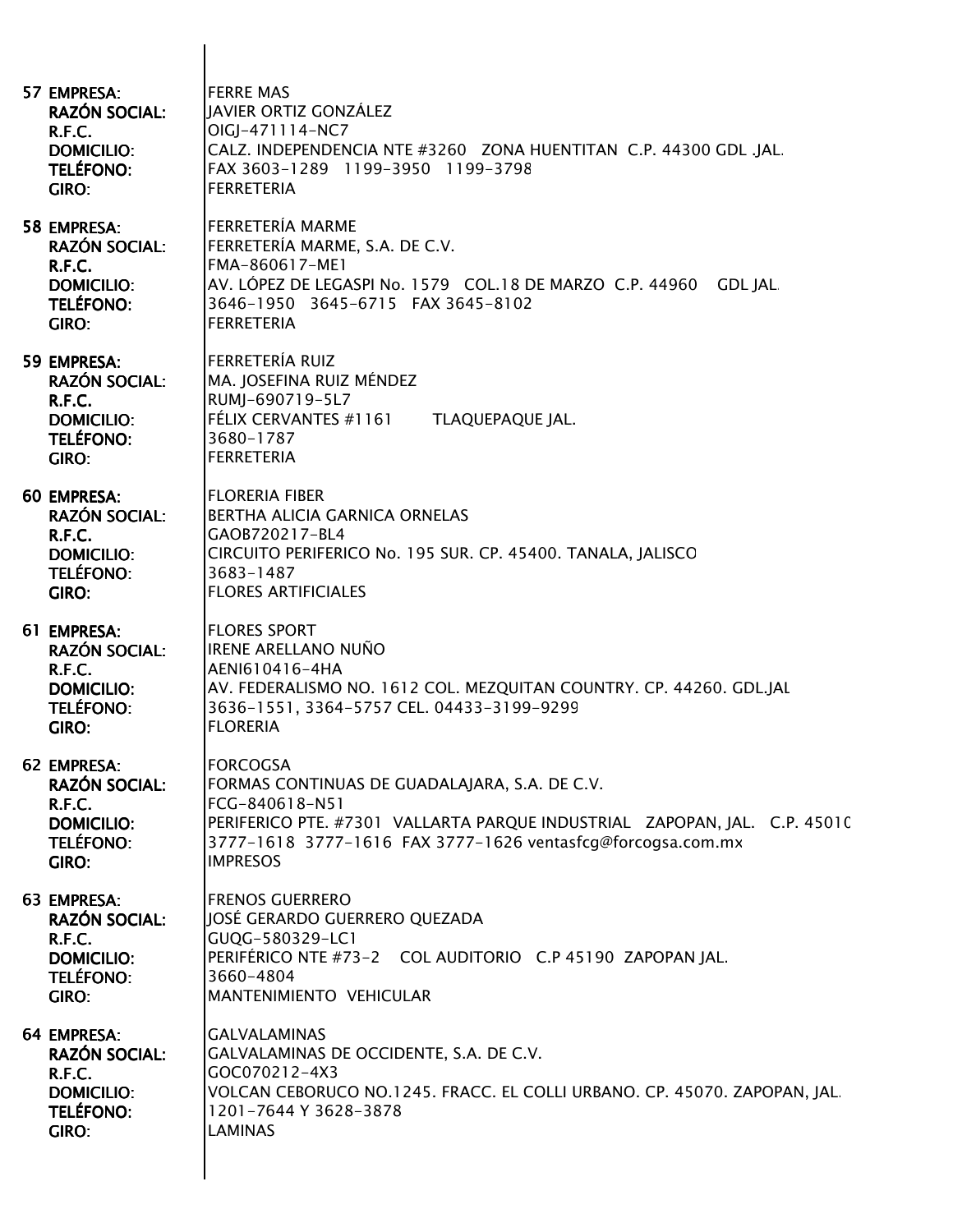| 65 EMPRESA:<br><b>RAZÓN SOCIAL:</b><br>R.F.C.<br><b>DOMICILIO:</b><br><b>TELÉFONO:</b><br>GIRO:               | <b>GHIBLI DE MEXICO</b><br>GHIBLI DE MEXICO, S.A. DE C.V.<br>GME-000509-192<br>AV. FRANCIA #1687 COL. MODERNA CP.44190. GUADALAJARA, JAL.<br>3587-5092 3587-5093 FAX 3810-5178<br><b>ASPIRADORAS</b>                                   |
|---------------------------------------------------------------------------------------------------------------|----------------------------------------------------------------------------------------------------------------------------------------------------------------------------------------------------------------------------------------|
| 66 EMPRESA:<br><b>RAZÓN SOCIAL:</b><br>R.F.C.<br><b>DOMICILIO:</b><br><b>TELÉFONO:</b><br>GIRO:               | <b>GOLF LOZANO</b><br>GRUPO GOLF LOZANO S.A. DE C.V.<br>GGL081103-IK1<br>JOSE GUADALUPE ZUNO NO.1735. COL. AMERICANA. CP 44160. GUADALAJARA, JALISCO.<br>3861-1428 / 29 / 30<br>IMPORTACION Y REMANOFACTURACION DE VEHICULO ELECTRICOS |
| 67 EMPRESA:<br><b>RAZÓN SOCIAL:</b><br><b>R.F.C.</b><br><b>DOMICILIO:</b><br><b>TELÉFONO:</b><br><b>GIRO:</b> | <b>GRUAS ANAYA</b><br><b>GUILLERMO ANAYA ESCOBEDO</b><br>AAEG 680830-QE4<br>CALLE 32 ROMAN MORALES No. 668 S.L. C.P. 44380 GUADALAJARA JAL.<br>3618-0141, 3585-8691 Y 3585-8692<br><b>MANTENIMIENTO VEHICULAR</b>                      |
| 68 EMPRESA:<br><b>RAZÓN SOCIAL:</b><br>R.F.C.<br><b>DOMICILIO:</b><br><b>TELÉFONO:</b><br>GIRO:               | <b>GRUPO ALEANSA</b><br>SALVADOR DE JESÚS GARRIDO DÍAZ<br>GADS-591224-EX1<br>LINDA VISTA No. 1912<br>3345-4827 3345-1344<br><b>LAMINAS</b>                                                                                             |
| 69 EMPRESA:<br><b>RAZÓN SOCIAL:</b><br>R.F.C.<br><b>DOMICILIO:</b><br><b>TELÉFONO:</b><br>GIRO:               | <b>GRUPO LAADE</b><br><b>GRUPO LAADE S.C.</b><br>GLA 990413-UFA<br>AV. LABNA NO. 1449. COL. JARDINES DEL SOL. C.P. 45050 ZAPOPAN, JAL.<br>3563-4207<br><b>CONSTRUCCION</b>                                                             |
| 70 EMPRESA:<br><b>RAZÓN SOCIAL:</b><br>R.F.C.<br><b>DOMICILIO:</b><br><b>TELÉFONO:</b><br>GIRO:               | HALL MICROCOMPUTADORAS<br>HALL MICROCOMPUTADORAS S.A. DE C.V.<br>HMC-850610-DV6<br>AV. CIRC. AGUSTIN YAÑEZ 2889. COL. ARCOS SUR. CP 44120. GUADALAJARA, JAL.<br>3630-1010<br>ELECTRONICA/COMPUTACION                                   |
| 71 EMPRESA:<br><b>RAZÓN SOCIAL:</b><br>R.F.C.<br><b>DOMICILIO:</b><br><b>TELÉFONO:</b><br>GIRO:               | <b>COMPRESORES Y HERRAMIENTAS CARRILLO</b><br>COMPRESORES Y HERRAMIENTAS CARRILLO, S.A. DE C.V.<br>CHC-980814-E86<br>AV. LA PAZ #1216 CP.44100 GUADALAJARA, JAL.<br>TEL/FAX 3658-4085 3658-1800<br><b>COMPRESORES Y HERRAMEINTAS</b>   |
| 72 EMPRESA:<br><b>RAZÓN SOCIAL:</b><br>R.F.C.<br><b>DOMICILIO:</b><br><b>TELÉFONO:</b><br><b>GIRO:</b>        | <b>HIGHCOM</b><br>CARLOS ERNESTO VILLALPANDO QUEZADA<br>VIQC-821028-PH0<br>AV. PATRIA #884-A FRACC. AUTOCINEMA C.P. 44230 GUADALAJARA, JAL.<br>3112-4703<br>e-mail: highcom_dpm@hotmail.com<br>EQUIPO DE PROTECCION                    |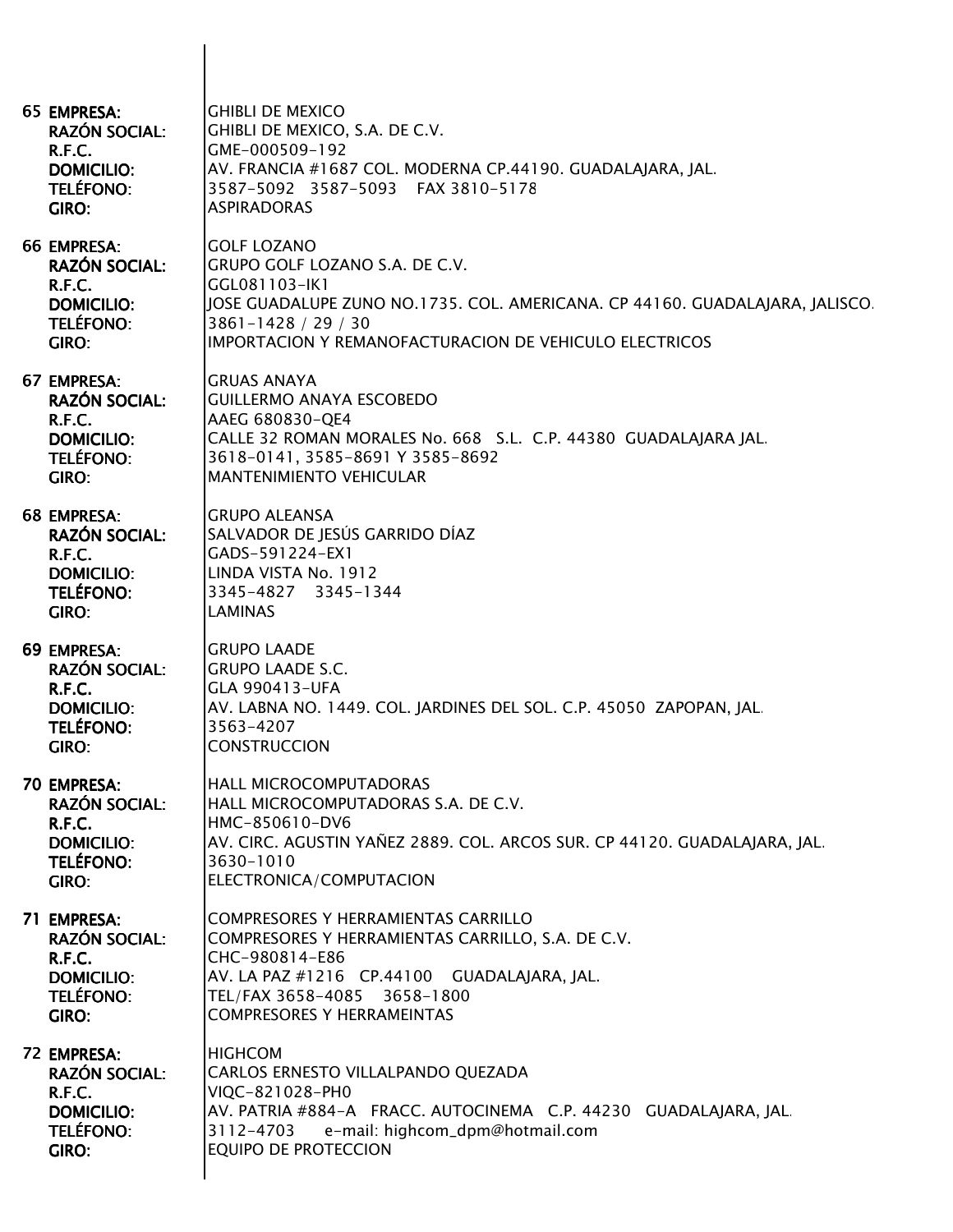| 73 EMPRESA:<br><b>RAZÓN SOCIAL:</b><br>R.F.C.<br><b>DOMICILIO:</b><br><b>TELÉFONO:</b><br>GIRO:        | <b>HIGIENE MÁXIMA</b><br>VÍCTOR COVARRUBIAS ÁLVAREZ<br>COAV 651009 213<br>CASTILLO DE GRANADITAS #1696 COL. NIÑOS HÉROES C.P. 44260 GUADALAJARA JAL.<br>3824-1462<br><b>LIMPIEZA</b>                                                |
|--------------------------------------------------------------------------------------------------------|-------------------------------------------------------------------------------------------------------------------------------------------------------------------------------------------------------------------------------------|
| 74 EMPRESA:<br><b>RAZÓN SOCIAL:</b><br>R.F.C.<br><b>DOMICILIO:</b><br><b>TELÉFONO:</b><br>GIRO:        | <b>IMPRENTA ALVAREZ</b><br>RODOLFO ALVAREZ CARDENAS<br>AACR 410726-V37<br>SAN FELIPE No. 421 CENTRO C.P. 44100 GUADALAJARA JAL.<br>3613-2605. imprenta_alvarez_@hotmail.com<br><b>IMPRESOS</b>                                      |
| 75 EMPRESA:<br><b>RAZÓN SOCIAL:</b><br>R.F.C.<br><b>DOMICILIO:</b><br><b>TELÉFONO:</b><br>GIRO:        | <b>IMPRESIONES FINAS</b><br>JORGE MORENO BOSSE<br>MOBJ-480423-3TA<br>AV. WASHINGTON #1175-DEPTO.10 COL. MODERNA C.P. 44190 GDL. JAL.<br><b>IMPRESOS</b>                                                                             |
| 76 EMPRESA:<br><b>RAZÓN SOCIAL:</b><br>R.F.C.<br><b>DOMICILIO:</b><br><b>TELÉFONO:</b><br>GIRO:        | <b>CISNEROS RIVERA IMPRESORES</b><br>MARIA DE LOURDES RIVERA BERMUDEZ<br>RIBL-611029-N48<br>ANDRES TERAN #1736 COL. CHAPULTEPEC COUNTRY CLUB CP.44260 GDL. JAL.<br>3342-6161 3342-8181 3853-8730 Y FAX 3342-9191<br><b>IMPRESOS</b> |
| 77 EMPRESA:<br><b>RAZÓN SOCIAL:</b><br>R.F.C.<br><b>DOMICILIO:</b><br><b>TELÉFONO:</b><br>GIRO:        | <b>IMPRESOS DE CALIDAD</b><br>RITA ISELA VANDICK PUGA<br>DIPR-681211-EP8<br>MEZQUITAN #158 COL. EL REFUGIO C.P. 44200 GUADALAJARA, JAL.<br>3126-5217 3342-3373 calderonpicazo68@hotmail.com<br><b>IMPRESOS</b>                      |
| 78 EMPRESA:<br><b>RAZÓN SOCIAL:</b><br>R.F.C.<br><b>DOMICILIO:</b><br><b>TELÉFONO:</b><br><b>GIRO:</b> | <b>IMPRESOS GRÁFICOS</b><br>MARTHA E. MONTAÑO VÁZQUEZ<br>MOVM-530308-3M1<br>MANUEL ACUÑA #698 COL. ARTESANOS GUADALAJARA, JAL. C.P. 44200<br>TEL/FAX 3613-0596<br><b>IMPRESOS</b>                                                   |
| 79 EMPRESA:<br><b>RAZÓN SOCIAL:</b><br>R.F.C.<br><b>DOMICILIO:</b><br><b>TELÉFONO:</b><br>GIRO:        | <b>INFRA</b><br>INFRA, S.A. DE C.V.<br>INF891031-LT4<br>DR. R. MICHEL NO.1709. COL. ATLAS. SECTOR REFORMA. CP. 44870. GUADALAJARA, JAL<br>3668-2020<br><b>EQUIPO INDUSTRIAL</b>                                                     |
| 80 EMPRESA:<br><b>RAZÓN SOCIAL:</b><br>R.F.C.<br><b>DOMICILIO:</b><br><b>TELÉFONO:</b><br>GIRO:        | <b>INTERCERAMIC</b><br>INTERACABADOS DE OCCIDENTE, S.A. DE C.V.<br>IOC990222-6F8<br>AVE. LOS LAURELES NO.175. CP. 45150. ZAPOPAN, JAL.<br>3633-3616<br>MATERIAL DE COSTRUCCION                                                      |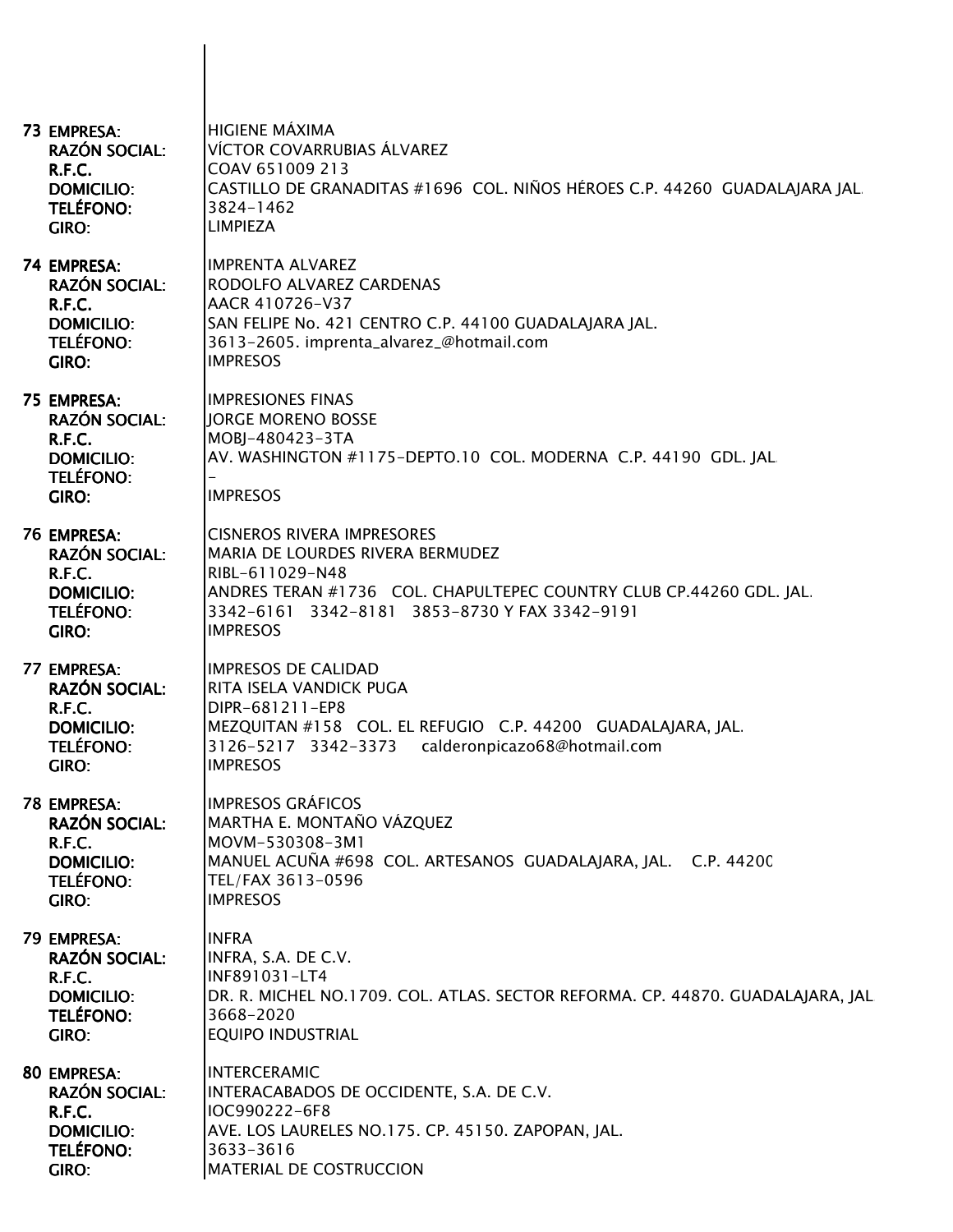| 81 EMPRESA:<br><b>RAZÓN SOCIAL:</b><br>R.F.C.<br><b>DOMICILIO:</b><br><b>TELÉFONO:</b><br>GIRO: | <b>IMPRESOS VALORO</b><br>IMPRESOS VALORO, S.A. DE C.V.<br>IVA-010625-QY1<br>VOLCÁN BOQUERÓN No. 2233 COL. EL COLLI C.P. 45070 ZAPOPAN JAL<br>TEL/FAX 3628-4010 3628-4792<br><b>IMPRESOS</b>                                                                        |
|-------------------------------------------------------------------------------------------------|---------------------------------------------------------------------------------------------------------------------------------------------------------------------------------------------------------------------------------------------------------------------|
| 82 EMPRESA:<br><b>RAZÓN SOCIAL:</b><br>R.F.C.<br><b>DOMICILIO:</b><br><b>TELÉFONO:</b><br>GIRO: | KOBOL RENTA DE EQUIPO PARA LA CONSTRUCCION<br>GBTS EQUIPO S.A DE C.V.<br>GEQ 060911-PW1<br>CAMINO A LAS MORAS No. 124 SENDERO DE LAS MORAS C.P. 45640 TLAJOMULCO DE ZUÑ<br>3687-0090, 3687-0039, 3687-2191 CEL. 044-333-370-8649 Y 50<br>RENTA DE MAQUINARIA PESADA |
| 83 EMPRESA:<br><b>RAZÓN SOCIAL:</b><br>R.F.C.<br><b>DOMICILIO:</b><br><b>TELÉFONO:</b><br>GIRO: | LA ESTRELLITA DE VIOLETA<br>HEIDI MARIA ELENA TORRES VAZQUEZ<br>TOVH796017-TE6<br>ALVARO OBREGON NO. 589. COL. SAN JUAN DE DIOS. CP 44360. GDL. JAL.<br>3654-5092<br><b>FLORES ARTIFICIALES</b>                                                                     |
| 84 EMPRESA:<br><b>RAZÓN SOCIAL:</b><br>R.F.C.<br><b>DOMICILIO:</b><br><b>TELÉFONO:</b><br>GIRO: | LA IMPRENTA<br>CARLOS FELIPE ELIZALDE VICAÑA<br>EIVC-730416-B61<br>AV. LÓPEZ MATEOS SUR #2000 COL. CHAPALITA GUADALAJARA JAL.<br>3146-1010 3120-0200<br><b>IMPRESOS</b>                                                                                             |
| 85 EMPRESA:<br><b>RAZÓN SOCIAL:</b><br>R.F.C.<br><b>DOMICILIO:</b><br><b>TELÉFONO:</b><br>GIRO: | LA NUEVA PERLA<br>LA NUEVA PERLA S.A. DE C.V.<br>NPE-840508-ET1<br>PINO SUÁREZ #345 ZONA CENTRO GDL. JAL.<br>3614-5388 FAX 3613-8245<br>MANTA / TELA                                                                                                                |
| 86 EMPRESA:<br><b>RAZÓN SOCIAL:</b><br>R.F.C.<br><b>DOMICILIO:</b><br><b>TELÉFONO:</b><br>GIRO: | LA PALOMA<br>LA PALOMA PERIFERICO, S.A. DE C.V.<br>PPE980303-QI7<br>AV. NIÑOS HEROES No. 1609. COL. MODERNA. GUADALAJARA, JALISCO.<br>3812-1822, 3812-3761, 3810-6020<br>MUEBLES PARA BAÑO                                                                          |
| 87 EMPRESA:<br><b>RAZÓN SOCIAL:</b><br>R.F.C.<br><b>DOMICILIO:</b><br><b>TELÉFONO:</b><br>GIRO: | <b>GRUPO LAMINAC</b><br>GRUPO LAMINAC S.A. DE C.V.<br>GLA 990507-UM1<br>PERIFERICO NTE. No. 32 C.P 44240 COL RANCHO NUEVO GUADALAJARA JAL.<br>3674-6662, 3674-8802 FAX. 3674-6903<br><b>COMPRA VENTA DE ACERO</b>                                                   |
| 88 EMPRESA:<br><b>RAZÓN SOCIAL:</b><br>R.F.C.<br><b>DOMICILIO:</b><br><b>TELÉFONO:</b><br>GIRO: | <b>LAMINAS M&amp;M</b><br>OSCAR MERCADO MUÑOZ<br>MEMO 840403-3ZA<br>AV. LAZARO CARDENAS No. 63 COL. EL ZAPOTE DEL VALLE C.P. 45659 TLAJOMULCO DE ZI<br>3631-5276 CEL. (04433) 1354-3664<br><b>LAMINAS</b>                                                           |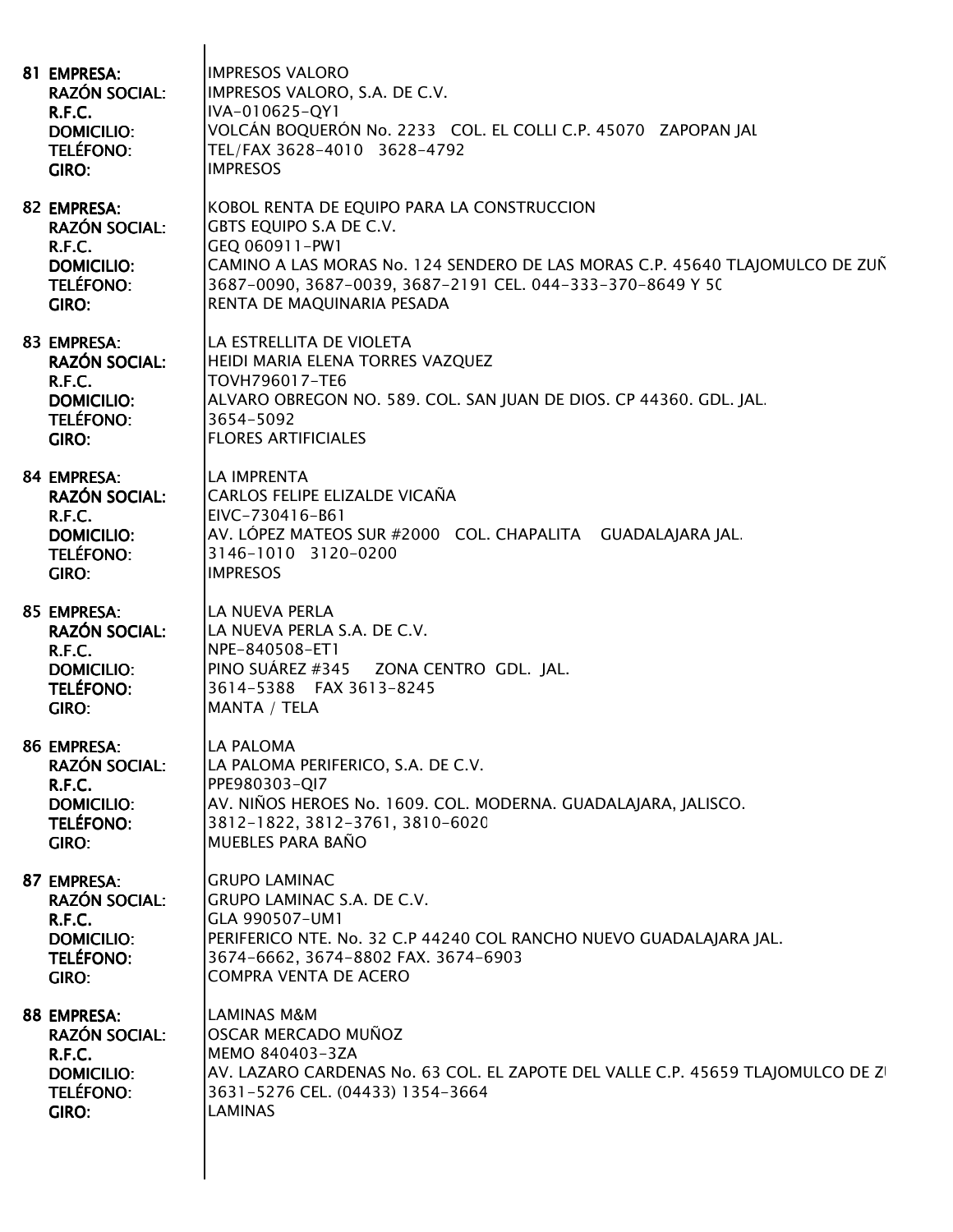| 89 EMPRESA:<br><b>RAZÓN SOCIAL:</b><br>R.F.C.<br><b>DOMICILIO:</b><br><b>TELÉFONO:</b><br>GIRO:        | <b>LANDERO</b><br>ORGANIZACIÓN LANDERO, S.A. DE C.V.<br>OLA-880504-HM8<br>AV. VALLARTA No. 1285 COL. AMERICANA GUADALAJARA JAL.<br>3826-1245 FAX 3825-5729<br><b>LLANTAS</b>                                                                         |
|--------------------------------------------------------------------------------------------------------|------------------------------------------------------------------------------------------------------------------------------------------------------------------------------------------------------------------------------------------------------|
| 90 EMPRESA:<br><b>RAZÓN SOCIAL:</b><br>R.F.C.<br><b>DOMICILIO:</b><br><b>TELÉFONO:</b><br>GIRO:        | <b>LAR</b><br>LUIS ARREAGA RUIZ<br>AIRL54 0622-LP1<br>AV. AVILA CAMACHO No 1249 COL. LA NORMAL C.P. 44260 GDL. JAL MEX.<br>CONM. 3824-3985 Y 3342-7474<br><b>TRANSPORTES</b>                                                                         |
| 91 EMPRESA:<br><b>RAZÓN SOCIAL:</b><br>R.F.C.<br><b>DOMICILIO:</b><br><b>TELÉFONO:</b><br>GIRO:        | PUBLICIDAD LAS DELICIAS<br><b>MANUEL FERNANDEZ OLAVARRIETA</b><br><b>FEOM-750608-RGA</b><br> J. MANUEL PUGA Y ACAL No. 1735 COL. UNIVERSITARIA  C.P. 44840    GUADALAJARA JAL.<br>3650-2910, 3650-2920 Y 3650-2941<br><b>DULCES PROMOCIONALES</b>    |
| 92 EMPRESA:<br><b>RAZÓN SOCIAL:</b><br>R.F.C.<br><b>DOMICILIO:</b><br><b>TELÉFONO:</b><br><b>GIRO:</b> | LERMA'S LLANTAS Y SERVICIOS<br>SONIA LERMA HERRERA<br>LEHS 701120 EQ0<br>PROL.FCO. I. MADERO No.12 COL. SAN GASPAR DE LAS FLORES TONALA JALISCO<br>3607-9200 FAX-3607-0101<br><b>LLANTERA</b>                                                        |
| 93 EMPRESA:<br><b>RAZÓN SOCIAL:</b><br>R.F.C.<br><b>DOMICILIO:</b><br><b>TELÉFONO:</b><br>GIRO:        | <b>LLANTERA HUENTITAN</b><br>JOSÉ SOTO TORRES<br>SOTJ-500817-RY8<br>BELISARIO DOMÍNGUEZ #3153 COL. HUENTITAN EL ALTO CP. 44300<br>3603-6078<br><b>LLANTERA</b>                                                                                       |
| 94 EMPRESA:<br><b>RAZÓN SOCIAL:</b><br>R.F.C.<br><b>DOMICILIO:</b><br><b>TELÉFONO:</b><br>GIRO:        | <b>ABASTECEDORA LUMEN</b><br>ABASTECEDORA LUMEN S.A. DE C.V<br>ALU-8309-02-ST5<br>PEDRO MORENO 589 ZONA CENTRO GDL. JAL.<br>3614-3956 EXT. 113 3314-8689<br><b>PAPELERIA</b>                                                                         |
| 95 EMPRESA:<br><b>RAZÓN SOCIAL:</b><br>R.F.C.<br><b>DOMICILIO:</b><br><b>TELÉFONO:</b><br><b>GIRO:</b> | <b>MAC MAQUINARIA</b><br><b>JORGE RAMON NAVARRO CURIEL</b><br>NACJ 680422 L12<br>PERIFERICO SUR No. 2434 PIRAMIDES DEL SOL ZAPOPAN JAL. C.P. 45070<br>36-32-78-36. NEXTEL 12-84-7640<br>RENTA DE MAQUINARIA                                          |
| 96 EMPRESA:<br><b>RAZÓN SOCIAL:</b><br>R.F.C.<br><b>DOMICILIO:</b><br><b>TELÉFONO:</b><br>GIRO:        | MAD (PAPELERÍA, COMPUTO Y MUEBLES DE OFICINA)<br>MARIA RAQUEL FLORES GARCÍA<br>FOGR-640203-9P4<br>HOSPITAL #1038 COL. SAGRADA FAMILIA C.P. 44200 GDL. JAL.<br>3827-1241 3827-0924 3827-0924 FAX 3827-2948<br>PAPELERIA, COMPUTO Y MUEBLES DE OFICINA |

 $\mathsf{l}$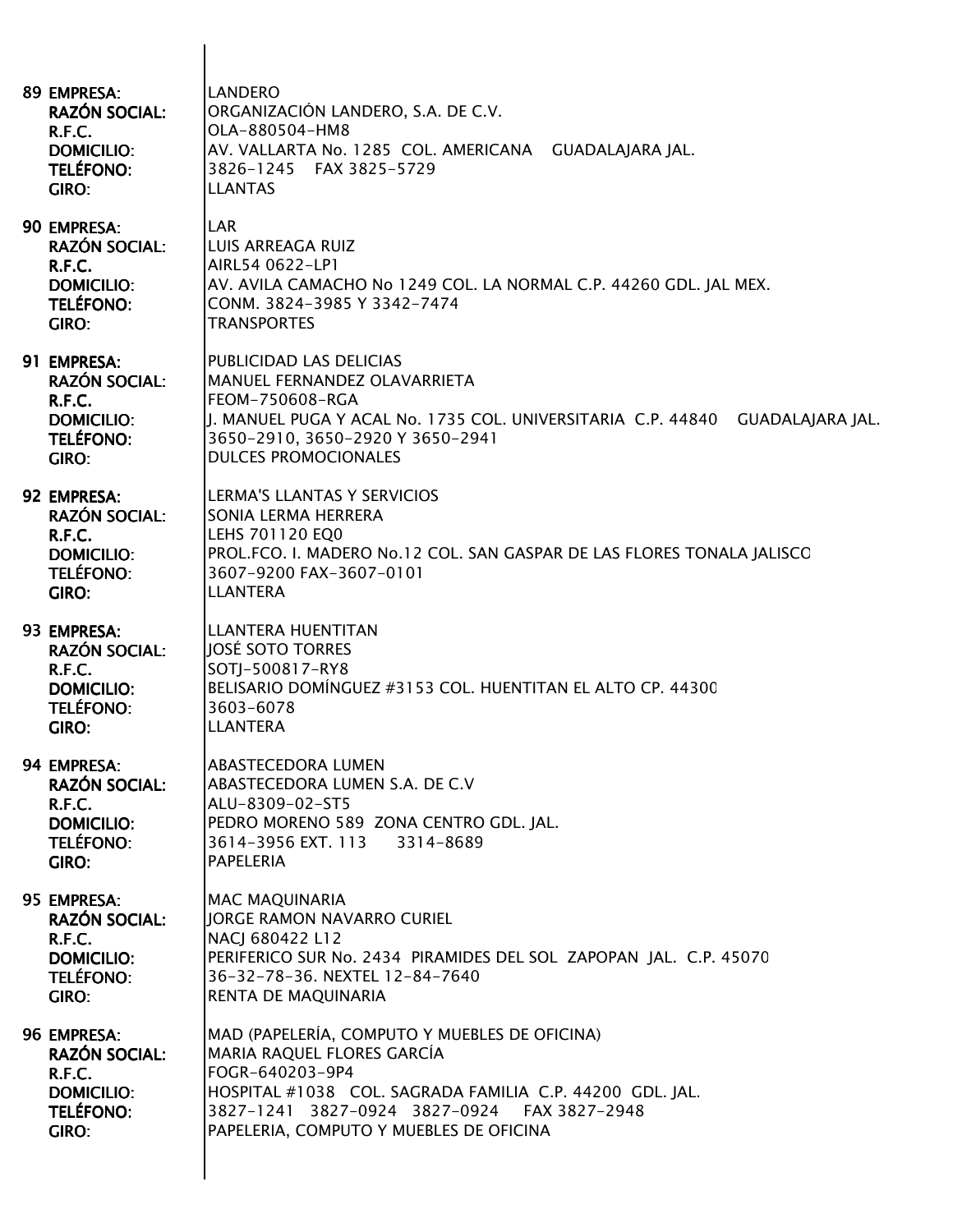| 97 EMPRESA:<br><b>RAZÓN SOCIAL:</b><br>R.F.C.<br><b>DOMICILIO:</b><br><b>TELÉFONO:</b><br>GIRO:               | IMADERAS LA CUMBRE<br>COMERCIALIZADORA E INDUSTRIALIZADORA DE MADERAS Y DERIVADOS LA CUMBRE S.A. DE C.V.<br>CIM-950106-UV2<br>NICOLÁS BRAVO #150 COL ATEMAJAC DEL VALLE ZAPOPAN JAL. CP.45190<br>3824-6531 3848-4191<br>3824-7237<br><b>MADERAS</b> |
|---------------------------------------------------------------------------------------------------------------|-----------------------------------------------------------------------------------------------------------------------------------------------------------------------------------------------------------------------------------------------------|
| 98 EMPRESA:<br><b>RAZÓN SOCIAL:</b><br>R.F.C.<br><b>DOMICILIO:</b><br><b>TELÉFONO:</b><br>GIRO:               | DISTRIBUIDORA DE MADERAS TONALA<br>DISTRIBUIDORA DE MADERAS TONALA, S.A. DE C.V.<br>DMT-981006-4D4<br>CARRETERA LIBRE A ZAPOTLANEJO #2134 COL. JAUJA TONALA JAL.<br>3655-1515 3655-1561 FAX 3649-9239<br><b>MADERAS</b>                             |
| 99 EMPRESA:<br><b>RAZÓN SOCIAL:</b><br><b>R.F.C.</b><br><b>DOMICILIO:</b><br><b>TELÉFONO:</b><br><b>GIRO:</b> | <b>IMADERERIA ABASTOS</b><br>MADERERIA ABASTOS S.A. DE C.V.<br>MAB 831107 QM5<br>CALZ. LAZARO CARDENAS No. 2259 GUADALAJARA JAL.<br>3812-0676, 3811-6512 Y FAX 3812-0107<br><b>MADERAS</b>                                                          |
| 100 EMPRESA:<br><b>RAZÓN SOCIAL:</b><br>R.F.C.<br><b>DOMICILIO:</b><br><b>TELÉFONO:</b><br>GIRO:              | <b>MAG QUÍMICA</b><br>MIGUEL ANGEL GONZÁLEZ GUTIÉRREZ<br>GOGM-690323-VP0<br>SIERRA DE MAZAMITLA #5908-3 COL. LAS ÁGUILAS CP.45080 ZAPOPAN, JAL.<br>3634-0247 FAX. 3632-1099<br><b>PRODUCTOS QUIMICOS</b>                                            |
| 101 EMPRESA:<br><b>RAZÓN SOCIAL:</b><br>R.F.C.<br><b>DOMICILIO:</b><br><b>TELÉFONO:</b><br>GIRO:              | <b>MAQ INOX INDUSTRIAL</b><br>MAQ INOX INDUSTRIAL S.A. DE C.V.<br>MII850812-681<br>AV. 8 DE JULIO NO. 1620. COL. MORELOS. CP. 44910. GUADALAJARA, JAL.<br>3810-0342 Y 3812-8924<br><b>EQUPO Y HERRAMIENTA</b>                                       |
| 102 EMPRESA:<br><b>RAZÓN SOCIAL:</b><br>R.F.C.<br><b>DOMICILIO:</b><br>TELÉFONO:<br>GIRO:                     | IMARCOS Y PLACAS CONMEMORATIVAS<br>JUSTO ANTONIO CASTILLO VILLALVAZO<br>CAVJ- 640405-CC4<br>SAN FELIPE No. 256 S.H. C.P. 44100 GUADALAJARA JAL.<br>3613-3961<br><b>MARCOS Y PLACAS</b>                                                              |
| 103 EMPRESA:<br><b>RAZÓN SOCIAL:</b><br>R.F.C.<br><b>DOMICILIO:</b><br><b>TELÉFONO:</b><br>GIRO:              | <b>MARULL</b><br>MARULL, S.A.<br>MAR-710430-866<br>AV. VALLARTA #1217 COL. AMERICANA. GUADALAJARA, JAL.<br>3825-0009 FAX 3825-9381<br><b>ALFROMBRAS Y TAPETES</b>                                                                                   |
| 104 EMPRESA:<br><b>RAZÓN SOCIAL:</b><br>R.F.C.<br><b>DOMICILIO:</b><br><b>TELÉFONO:</b><br>GIRO:              | <b>MAYOREO FERRETERO ATLAS</b><br>MAYOREO FERRETERO ATLAS S.A DE C.V<br>MFA-030403-T73<br>CALZADA INDEPENDENCIA SUR # 359 / CONSTITUCIÓN Y GPE. VICTORIA<br>3345-0117 EXT.106 3345-0118 3345-0116<br>3345-0078 FAX.EXT.119<br>FERRETERIA            |
|                                                                                                               |                                                                                                                                                                                                                                                     |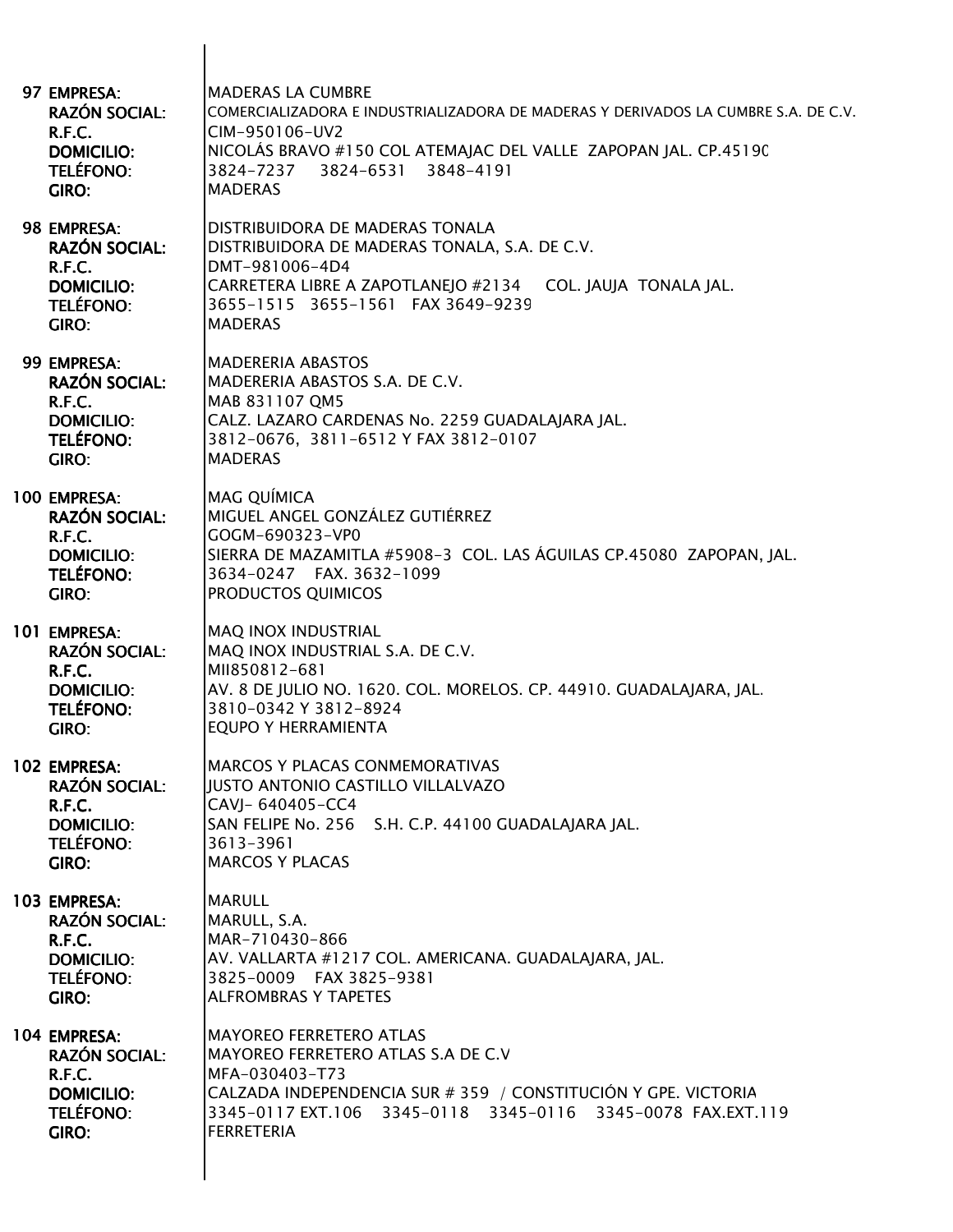| 105 EMPRESA:<br><b>RAZÓN SOCIAL:</b><br>R.F.C.<br><b>DOMICILIO:</b><br><b>TELÉFONO:</b><br>GIRO:        | <b>MDA NETWORKS</b><br>MDA NETWORKS S.A. DE C.V.<br><b>MNE 010808-LGA</b><br>PROL. AMERICAS 1600 2 do PISO GDL. JAL.<br>3678-9154 FAX 3678-9200 NEXTEL 3719-7086<br>CONTROL Y REGISTRO DE ACCESOS            |
|---------------------------------------------------------------------------------------------------------|--------------------------------------------------------------------------------------------------------------------------------------------------------------------------------------------------------------|
| 106 EMPRESA:<br><b>RAZÓN SOCIAL:</b><br>R.F.C.<br><b>DOMICILIO:</b><br><b>TELÉFONO:</b><br>GIRO:        | <b>MEDTECH DE MÉXICO</b><br><b>ERNESTO EUFRACIO TELLEZ</b><br>EUTE-520517-T64<br>MONTENEGRO #1470 INT.-A COL. MODERNA C.P.44170<br><b>GUADALAJARA, JAL</b><br>3825-1914 3120-1073<br><b>BRAZALETES</b>       |
| 107 EMPRESA:<br><b>RAZÓN SOCIAL:</b><br>R.F.C.<br><b>DOMICILIO:</b><br><b>TELÉFONO:</b><br><b>GIRO</b>  | DE ANDA MERCERÍA Y ESTAMBRES<br><b>MARTÍN MUÑOZ EVA</b><br>MAMX-600828-SL4<br>HIDALGO # 549 COL. CENTRO C.P. 44100 GUADALAJARA, JAL.<br>3614-5329 FAX 3658-1672<br><b>MANUALIDADES</b>                       |
| 108 EMPRESA:<br><b>RAZÓN SOCIAL:</b><br>R.F.C.<br><b>DOMICILIO:</b><br><b>TELÉFONO:</b><br>GIRO:        | <b>METROPOLI</b><br>TECNO SHOW, S.A. DE C.V.<br>TSH890308-A32<br>AV. 16 DE SEPTIEMBRE No. 497. COL CENTRO. CP. 44100. GUADALAJARA, JAL<br>3614-2035 / 35<br>SONIDO E ILUMINACION                             |
| 109 EMPRESA:<br><b>RAZÓN SOCIAL:</b><br>R.F.C.<br><b>DOMICILIO:</b><br><b>TELÉFONO:</b><br><b>GIRO:</b> | <b>MODATELAS</b><br>MODATELAS, S.A. DE C.V.<br>MOD041014 K13<br>COLON No. 20 ESQ. MORELOS CENTRO C.P. 44200 GUADALAJARA JAL.<br>3613-4338 Y 3613-6065<br><b>TELAS</b>                                        |
| 110 EMPRESA:<br><b>RAZÓN SOCIAL:</b><br>R.F.C.<br><b>DOMICILIO:</b><br><b>TELÉFONO:</b><br>GIRO:        | <b>MOFLES JALISCO</b><br>MARIO ARMANDO EBESO OCHOA<br>OEOM 620820-N89<br>CRUZ VERDE No. 750 ESQ. JESUS GARCIA No. 999 S.H. C.P. 44200 GUADALAJARA JAL<br>$38 - 25 - 56 - 71$<br><b>MOFLES</b>                |
| 111 EMPRESA:<br><b>RAZÓN SOCIAL:</b><br>R.F.C.<br><b>DOMICILIO:</b><br><b>TELÉFONO:</b><br>GIRO:        | <b>MOLDURAS PREMIER</b><br>MARIO ALBERTO GARZA JIMÉNEZ<br>GAJM-721008-TT9<br>MEZQUITAN #634<br>COL. CENTRO BARRANQUITAS C.P. 44280<br><b>GDL.JAL</b><br>3126-8585<br><b>UNICEL</b>                           |
| 112 EMPRESA:<br><b>RAZÓN SOCIAL:</b><br>R.F.C.<br><b>DOMICILIO:</b><br><b>TELÉFONO:</b><br><b>GIRO:</b> | PROVEEDORA DE MATERIALES MORGA & LÓPEZ<br>PROVEEDORA DE MATERIALES MORGA & LÓPEZ, S.A. DE CV.<br>PMM-030211-V52<br>CALLE BENITO JUÁREZ # 93 COL. VÍCTOR HUGO<br>3112-5458<br>MATERIALES PARA LA CONSTRUCCION |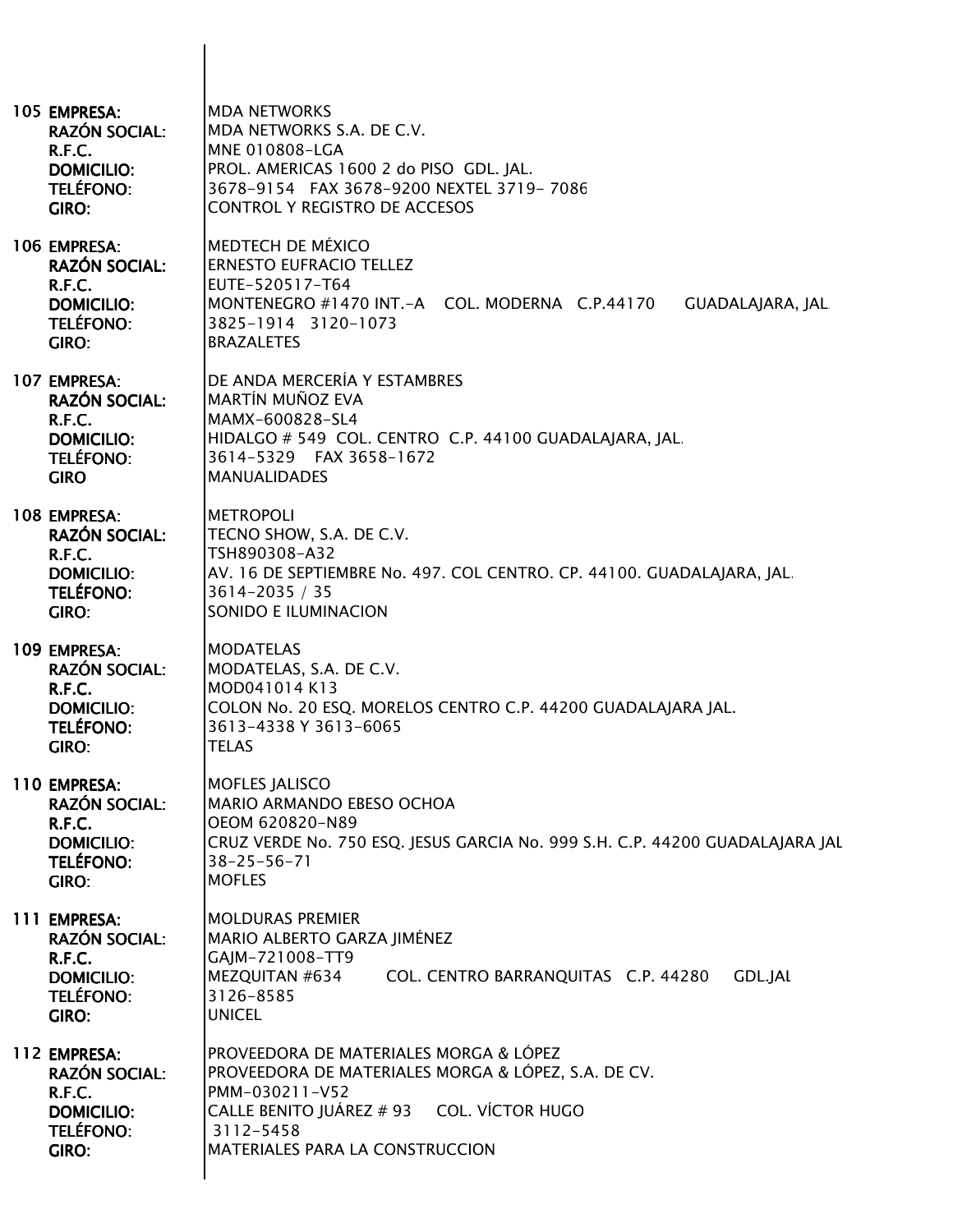| 113 EMPRESA:<br><b>RAZÓN SOCIAL:</b><br>R.F.C.<br><b>DOMICILIO:</b><br><b>TELÉFONO:</b><br>GIRO:        | MOTORES FINOS FEDERALISMO<br>JOSÉ MARCELINO DÁVALOS SIERRA<br>DASM-780311-EP2<br>AV. FEDERALISMO NORTE #187 COL. ATEMAJAC DEL VALLE ZAP. JAL. C.P. 45190<br>3660-2461<br>REPARACION DE SISTEMAS ELECTRICOS                    |
|---------------------------------------------------------------------------------------------------------|-------------------------------------------------------------------------------------------------------------------------------------------------------------------------------------------------------------------------------|
| 114 EMPRESA:<br><b>RAZÓN SOCIAL:</b><br>R.F.C.<br><b>DOMICILIO:</b><br><b>TELÉFONO:</b><br>GIRO:        | MR. FRIO<br>KARLA GEORGINA GOMEZ AVILA<br>GOAK-830513-CV6<br>AV. FEDERALISMO NTE. 1990 (CASI CIRCUNVALACION) GUADALAJARA JAL.<br>3126-7473 Y 3342-9716<br>AIRE ACONDICIONADO AUTOMOTRIZ                                       |
| 115 EMPRESA:<br><b>RAZÓN SOCIAL:</b><br>R.F.C.<br><b>DOMICILIO:</b><br><b>TELÉFONO:</b><br>GIRO:        | MULTISERVICIOS SANDOVAL Y SUSPENSIONES<br>MAURO ANTONIO SANDOVAL CERDA<br>SACM-840220-9L1<br>CARRETERA SALTILLO #815-D C.P. 45190 ZAPOPAN JAL.<br>6060-4995<br><b>TALLER MECANICO</b>                                         |
| 116 EMPRESA:<br><b>RAZÓN SOCIAL:</b><br>R.F.C.<br><b>DOMICILIO:</b><br><b>TELÉFONO:</b><br><b>GIRO:</b> | OFFICE DEPOT<br>OFFICE DEPOT, S.A. DE C.V.<br>ODM-950324-V2A<br>JUAN SALVADOR AGRAZ #101 COL. SANTA FE MÉXICO DF. CP. 05300<br>3613-9105 3614-0822<br>PAPELERIA Y CONSUMIBLES DE OFICINA                                      |
| 117 EMPRESA:<br><b>RAZÓN SOCIAL:</b><br>R.F.C.<br><b>DOMICILIO:</b><br><b>TELÉFONO:</b><br><b>GIRO:</b> | <b>OXI CLASS</b><br>FARAH ESPARZA ANUHAR<br>FAEA790328-BL8<br>URSULO GARCIA REYES No. 5514. COL. ARCOS DE GUADALUPE. ZAPOPAN, JAL.<br>1077-5710<br>CONCRETO DECORATIVO E INDUSTRIAL                                           |
| 118 EMPRESA:<br><b>RAZÓN SOCIAL:</b><br>R.F.C.<br><b>DOMICILIO:</b><br><b>TELÉFONO:</b><br><b>GIRO:</b> | P. E. OFICINAS (PROVEEDORA ESCOLAR Y DE OFICINA)<br>COMERCIALIZADORA PAPELERA Y DE SERVICIOS S.A. DE C.V.<br>CPS-080721-BMA<br>SANTA MÓNICA #1511 FRACC. PARQUES DE ZAPOPAN<br>3834-8490 3848-4179 FAX 80<br><b>PAPELERIA</b> |
| 119 EMPRESA:<br><b>RAZÓN SOCIAL:</b><br>R.F.C.<br><b>DOMICILIO:</b><br><b>TELÉFONO:</b><br>GIRO:        | <b>PARISINA</b><br>GRUPO PARISINA, S.A. DE C.V.<br>GPA-930101-Q17<br>AV. JUÁREZ No. 263 COL. CENTRO C.P. 44100 GUADALAJARA JAL.<br>3613-1076<br><b>TELAS</b>                                                                  |
| 120 EMPRESA:<br><b>RAZÓN SOCIAL:</b><br>R.F.C.<br><b>DOMICILIO:</b><br><b>TELÉFONO:</b><br>GIRO:        | PASTO EN ROLLO<br>JOSÉ ANTONIO GARCÍA MORALES<br>GAMA-650922-655<br>SAN JUAN BOSCO #84 COL. CHAPALITA ZAPOPAN, JAL.<br>3121-8037 3870-4794 FAX 3122-8675<br>PASTO EN ROLLO                                                    |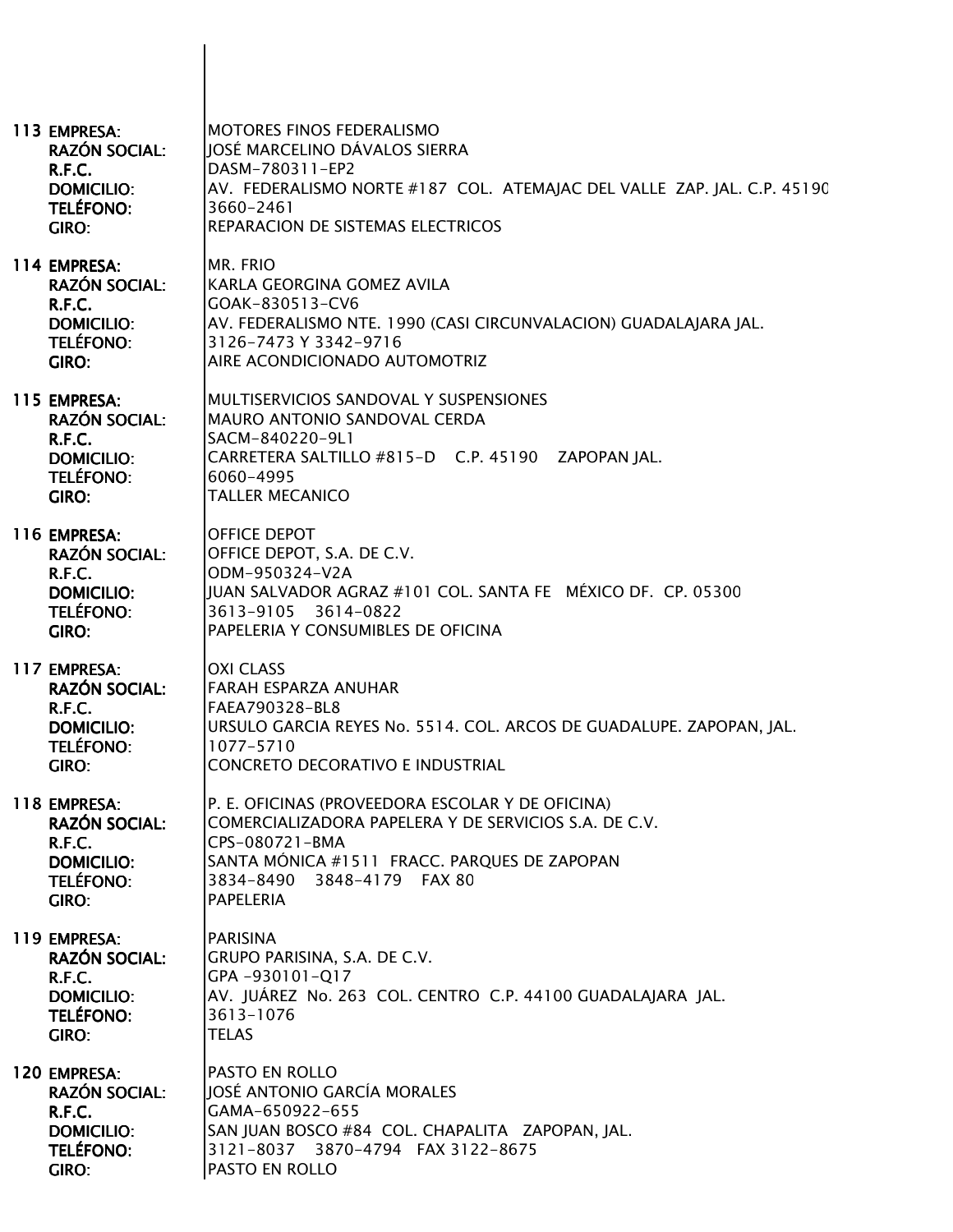| 121 EMPRESA:<br><b>RAZÓN SOCIAL:</b><br>R.F.C.<br><b>DOMICILIO:</b><br><b>TELÉFONO:</b><br><b>GRIO</b>  | <b>PATHROS</b><br>PATHROS PROMOCIONALES E IMPRENTA, S.A. DE C.V.<br>PPE-080804-995<br>COL. QUINTA VELARDE GUADALAJARA, JAL. C.P. 44430<br>$\overline{R}$ Rio RHIN #1330<br>3811-6843<br><b>IMPRESOS</b>        |
|---------------------------------------------------------------------------------------------------------|----------------------------------------------------------------------------------------------------------------------------------------------------------------------------------------------------------------|
| 122 EMPRESA:<br><b>RAZÓN SOCIAL:</b><br>R.F.C.<br><b>DOMICILIO:</b><br><b>TELÉFONO:</b><br><b>GRIO:</b> | PC BELT<br>RODRIGO BELTRAN BARRON<br>BEBR 850710 9C2<br>PUERTO GUERRERO NEGRO # 31 COL. MIRAMAR, ZAPOPAN JAL. C.P. 45060<br>1594-5825 Y 8421-9200 CEL. 04433-1251-5890<br><b>EQUIPO DE COMPUTO</b>             |
| 123 EMPRESA:<br><b>RAZÓN SOCIAL:</b><br>R.F.C.<br><b>DOMICILIO:</b><br><b>TELÉFONO:</b><br>GIRO:        | PC SOFTWARE<br>JUAN CARLOS CARRILLO CAMARENA<br>CACJ-711104-618<br>MANUEL ACUÑA No. 2520-105 COL. LADRON DE GUEVARA C.P. 44600 GDL. JAL.<br>35-85-35-64, 35-85-35-65 Y 35-85-35-66<br><b>EQUIPO DE COMPUTO</b> |
| 124 EMPRESA:<br><b>RAZÓN SOCIAL:</b><br>R.F.C.<br><b>DOMICILIO:</b><br><b>TELÉFONO:</b><br><b>GIRO</b>  | PCYP (COMPUTADORAS, ACCESORIOS Y PAPELERÍA)<br>ALEJANDRO ASCENCIO DÍAZ<br>AEDA-660505-6Y0<br>AVENIDA LA PAZ #1684 COL. AMERICANA C.P 44160 GDL JAL<br>3827-1513<br>COMPUTADORAS, ACCESORIOS Y PAPELERIA        |
| 125 EMPRESA:<br><b>RAZÓN SOCIAL:</b><br>R.F.C.<br><b>DOMICILIO:</b><br><b>TELÉFONO:</b><br>GIRO:        | <b>GRUPO PINDEC'</b><br>GRUPO PINDEC' S.A. DE C.V.<br>GPI-020816-5S4<br>LOS ÁNGELES # 61 SEC.REFORMA GUADALAJARA, JAL.<br>3619-0437 3656-8122 FAX 3650-1801<br><b>PINTURAS</b>                                 |
| 126 EMPRESA:<br><b>RAZÓN SOCIAL:</b><br>R.F.C.<br><b>DOMICILIO:</b><br><b>TELÉFONO:</b><br><b>GIRO:</b> | PINTURA FLUORESCENTE<br><b>JAVIER LOPEZ PAEZ</b><br>LOPJ 830725-5C9<br>MIGUEL CASTELLANOS No. 3689 COL. HERNANDEZ LOZA GUADALAJARA JAL. C.P. 49720<br>CEL. 33-3809-7796<br>PINTURA FLUORESCENTE                |
| 127 EMPRESA:<br><b>RAZÓN SOCIAL:</b><br>R.F.C.<br><b>DOMICILIO:</b><br><b>TELÉFONO:</b><br>GIRO:        | <b>PINTURAS ALCE</b><br>COMPROALCE S DE R.L. DE C.V.<br>COM 041126 IRO<br>RAMON CORONA No. 681 COL. EL MANTE C.P. 45235 ZAPOPAN JAL.<br>3188-8810 / 3188-8820 3188-8830 3188-8840<br><b>PINTURAS</b>           |
| 128 EMPRESA:<br><b>RAZÓN SOCIAL:</b><br>R.F.C.<br><b>DOMICILIO:</b><br><b>TELÉFONO:</b><br>GIRO:        | PLASTISOL DE OCCIDENTE<br>PLASTISOL DE OCCIDENTE S.A. DE C.V.<br>POC 060117 PU4<br>DR. R MICHEL No. 1885 COL. ATLAS C.P. 44870 GUADALAJARA JAL.<br>3838-8502 Y 3838-8503<br>EMPAQUES FLEXIBLES EN POLIETILENO  |
|                                                                                                         |                                                                                                                                                                                                                |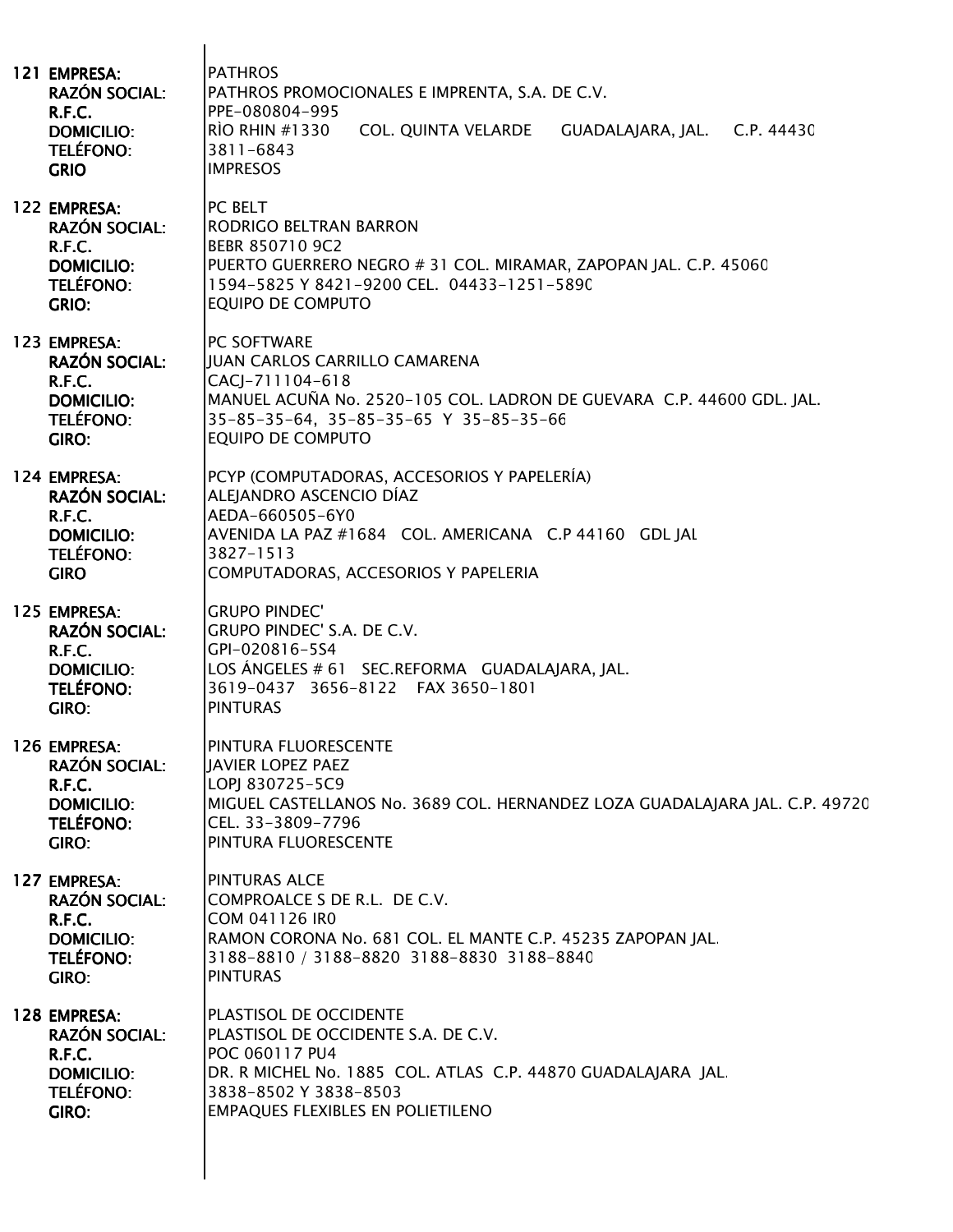| 129 EMPRESA:<br><b>RAZÓN SOCIAL:</b><br><b>R.F.C.</b><br><b>DOMICILIO:</b><br>TELÉFONO:<br>GIRO:               | POLEAS PR<br>PEDRO RODRIGUEZ GONZALEZ<br>ROGP 670130 JV1<br>DETROIT No. 155 ESQUINA CHICAGO COL. RINCON DEL AGUA AZUL GUADALAJARA JAL.<br>3619-7849 Y FAX. 3619-1514<br><b>POLEAS</b>                                                 |
|----------------------------------------------------------------------------------------------------------------|---------------------------------------------------------------------------------------------------------------------------------------------------------------------------------------------------------------------------------------|
| 130 EMPRESA:<br><b>RAZÓN SOCIAL:</b><br><b>R.F.C.</b><br><b>DOMICILIO:</b><br>TELÉFONO:<br>GIRO:               | <b>INDUSTRIAS POLYREY</b><br>INDUSTRIAS POLYREY S.A. DE C.V.<br>IPO-820325-HQ0<br>CALLE 2 #2467 ZONA INDUSTRIAL C.P. 44940 GUADALAJARA JAL. MEX.<br>3884-2070 3884-2071 // 2079    FAX 3884-2096<br>ESPUMA Y COLCHONES DE PULEORETANO |
| 131 EMPRESA:<br><b>RAZÓN SOCIAL:</b><br><b>R.F.C.</b><br><b>DOMICILIO:</b><br><b>TELÉFONO:</b><br><b>GIRO:</b> | POPOTES PARA ESCOBA Y DERIVADOS<br>I. JESUS PRESA CORONA<br>PECJ-440728-352<br>ALDAMA No 47 SANTA ANA TEPETITLAN ZAPOPAN JAL C.P 45230<br>3684-6341<br>POPOTES PARA ESCOBA                                                            |
| 132 EMPRESA:<br><b>RAZÓN SOCIAL:</b><br>R.F.C.<br><b>DOMICILIO:</b><br><b>TELÉFONO:</b><br>GIRO:               | <b>PRODUCCION GRAFICA 3C</b><br>GRUPO EMPRESARIAL 3C, S.A. DE C.V.<br>GEC-071204-LV1<br>CALLE VENEZUELA #457 COL. AMERICANA<br>GUADALAJARA, JAL. C.P. 44160<br>3827-3436<br><b>IMPRESOS</b>                                           |
| 133 EMPRESA:<br><b>RAZÓN SOCIAL:</b><br><b>R.F.C.</b><br><b>DOMICILIO:</b><br><b>TELÉFONO:</b><br><b>GIRO:</b> | <b>PRODUCTOS CARMEN</b><br>FILOMENA DEL CARMEN MORALES RODRÍGUEZ<br>MORF-670610-GS8<br>JARDÍN DE LOS CLAVELES #15 FRACC. ALAMEDAS DE TESISITAN (TABACHINES) ZAP. JAL.<br>3366-0362<br>3366-2407 FAX 3672-8719<br>MATERIAL DE LIMPIEZA |
| 134 EMPRESA:<br><b>RAZÓN SOCIAL:</b><br>R.F.C.<br><b>DOMICILIO:</b><br>TELÉFONO:<br>GIRO:                      | <b>PROVASI</b><br>PROVEEDORA DEL VALLE DE SILICON S.A. DE C.V.<br>PVS 000505 HR3<br>CALLE M-1 No. 2112 C.P 44210 JARDINES DEL COUNTRY GUADALAJARA JAL.<br>3342-3960, 61, 62 FAX 3342-3963<br>EQUIPO DE PROTECCION PERSONAL INDUSTRIAL |
| 135 EMPRESA:<br><b>RAZÓN SOCIAL:</b><br><b>R.F.C.</b><br><b>DOMICILIO:</b><br><b>TELÉFONO:</b><br>GIRO:        | <b>PROVE-OFICINAS</b><br>PROVE-OFICINAS, S.A. DE C.V.<br>POF-980121-C27<br>PRIVADA NADIR No. 2606 COL. LA CALMA C.P. 45070 ZAPOPAN JAL.<br>33-44-55-48, 31-33-16-01, FAX. 33-44-55-53 Y 33-44-55-49<br><b>PAPELERIA</b>               |
| 136 EMPRESA:<br><b>RAZÓN SOCIAL:</b><br><b>R.F.C.</b><br><b>DOMICILIO:</b><br>TELÉFONO:<br>GIRO:               | <b>PYN</b><br>PYN, S.A. DE C.V.<br>PYN-851118-IK8<br>CALLE INDEPENDENCIA #174 COL. CENTRO C.P.44100 GUADALAJARA, JAL.<br>3614-4870<br>FAX.3613-0659<br>PVC Y ESTRUCTURAS PLASTICAS                                                    |
|                                                                                                                |                                                                                                                                                                                                                                       |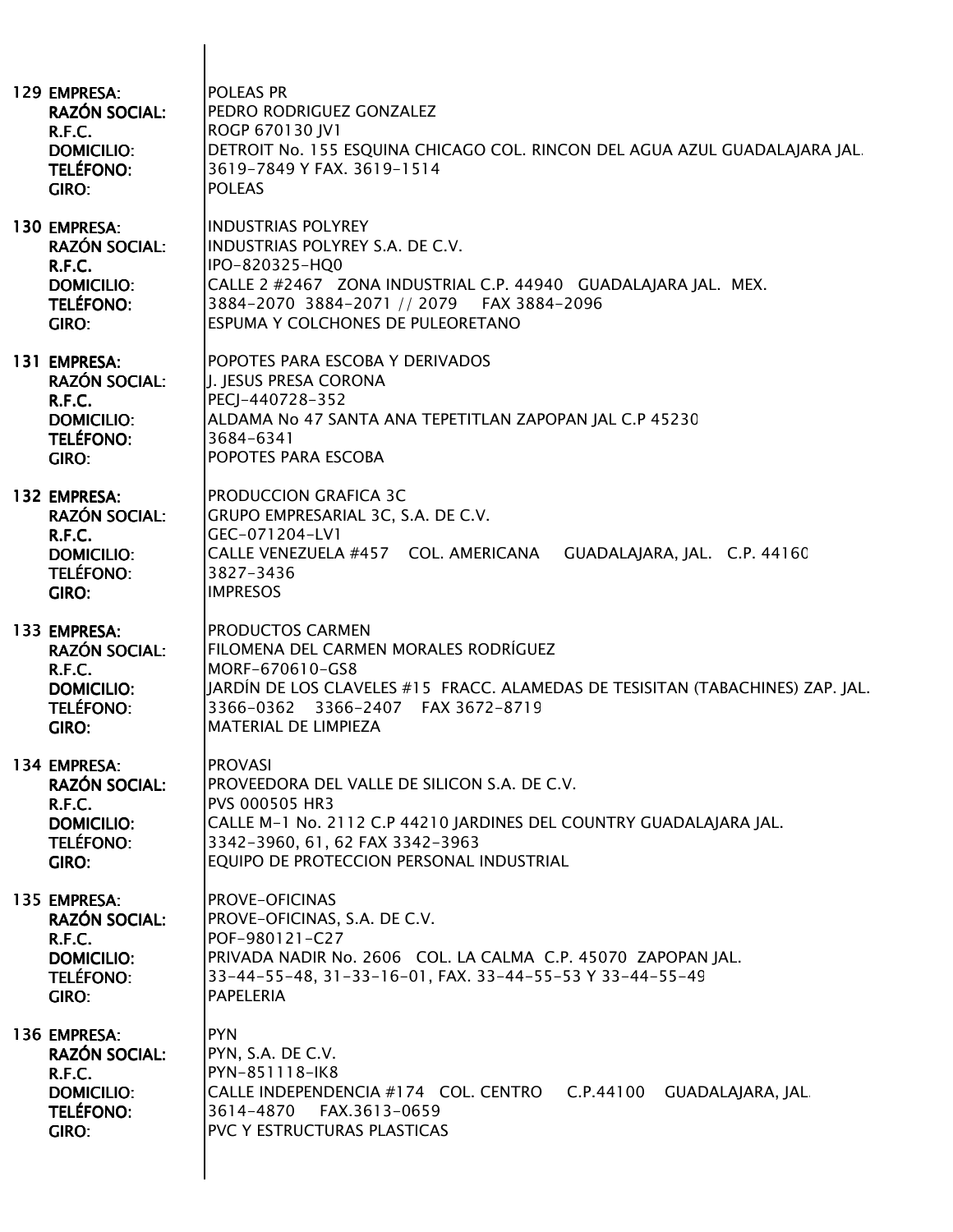| 137 EMPRESA:<br><b>RAZÓN SOCIAL:</b><br>R.F.C.<br><b>DOMICILIO:</b><br><b>TELÉFONO:</b><br>GIRO:        | <b>QUIKFORMS</b><br><b>IORGE MORENO BOSSE</b><br>MOBJ480423-3TA<br>AV. WASHINGTON No. 1175 DTO.10. COL. MODERNA. CP. 44190. GUADALAJARA, JAL<br>04433-1068-4801<br><b>IMPRESOS</b>                                                     |
|---------------------------------------------------------------------------------------------------------|----------------------------------------------------------------------------------------------------------------------------------------------------------------------------------------------------------------------------------------|
| 138 EMPRESA:<br><b>RAZÓN SOCIAL:</b><br>R.F.C.<br><b>DOMICILIO:</b><br><b>TELÉFONO:</b><br><b>GIRO:</b> | <b>QUIROZ IMPERMEABILIZANTES</b><br>QUIROZ IMPERMEABILIZANTES Y RECUBRIMIENTOS S.A. DE C.V.<br>QIR-940722-SM8<br>AV. PATRIA #1510 COL. VILLA UNIVERSITARIA C.P. 45110 ZAPOPAN JAL.<br>3642-4329 3641-5344<br><b>IMPERMEABILIZANTES</b> |
| 139 EMPRESA:<br><b>RAZÓN SOCIAL:</b><br>R.F.C.<br><b>DOMICILIO:</b><br><b>TELÉFONO:</b><br>GIRO:        | <b>REPPSA</b><br>RESINAS, PINTURAS Y PEGAMENTOS, S.A. DE C.V.<br>RPP 900917-PI5<br>DR. R MICHEL No. 1965 S.R. COL. ATLAS C.P. 44870 GUADALAJARA JAL.<br>3635-5821, 3635-7346 Y 3635-6189<br>RESINS PINTURAS Y PEGAMENTOS               |
| 140 EMPRESA:<br><b>RAZÓN SOCIAL:</b><br>R.F.C.<br><b>DOMICILIO:</b><br><b>TELÉFONO:</b><br>GIRO:        | REPRESENTACIONES ORO<br>REPRESENTACIONES ORO, S.A. DE C.V.<br>ROR 980403 PU1<br>AV. TONALA No. 2666 CD. AZTLA<br>3600-0041 FAX. 3600-0045<br>MATERIAL DE LIMPIEZA                                                                      |
| 141 EMPRESA:<br><b>RAZÓN SOCIAL:</b><br><b>R.F.C.</b><br><b>DOMICILIO:</b><br><b>TELÉFONO:</b><br>GIRO: | RESINAS GUADALAJARA<br>RESINAS GUADALAJARA, S.A. DE C.V.<br>RGU-810114-KF7<br>J. GUADALUPE MONTENEGRO No. 1086<br>S.J.<br>3614-0951<br>3614-1212   FAX 3614-4535<br><b>REINAS</b>                                                      |
| 142 EMPRESA:<br><b>RAZÓN SOCIAL:</b><br>R.F.C.<br><b>DOMICILIO:</b><br><b>TELÉFONO:</b><br>GIRO:        | ROMA.DEC<br>MARIA APOLINARIA GARCÍA PINEDA<br>GAPA-450108-LC9<br>PASEO DE LAS ARAUCARIAS # 3116 FRACC.TABACHINES ZAPOPAN JAL.<br>1284-1161<br><b>ALFOMBRAS Y TAPETES</b>                                                               |
| 143 EMPRESA:<br><b>RAZÓN SOCIAL:</b><br><b>R.F.C.</b><br><b>DOMICILIO:</b><br><b>TELÉFONO:</b><br>GIRO: | MECANICA EN GENERAL SALINAS E HIJOS<br>HUGO CESAR SALINAS FLORES<br>SAFH-820401-QJ0<br>PERIFERICO NORTE No. 1079 COL. VICTOR HUGO C.P. 45190 ZAPOPAN JALISCO<br>3112-5920<br><b>MECANICA</b>                                           |
| 144 EMPRESA:<br><b>RAZÓN SOCIAL:</b><br>R.F.C.<br><b>DOMICILIO:</b><br><b>TELÉFONO:</b><br>GIRO:        | EQUIPOS CONTRA INCENDIO SANDY'S<br>EQUIPOS CONTRA INCENDIO SANDY'S S.A. DE C.V.<br>ECI-020905-CC0<br>FRANCISCO VILLA (CALLE 70) #130 SECT. LIBERTAD C.P. 44730 GDL., JAL<br>3643-8567 3665-0192 3665-0193<br>EQUIPO CONTRA INCENDIOS   |

 $\overline{\phantom{a}}$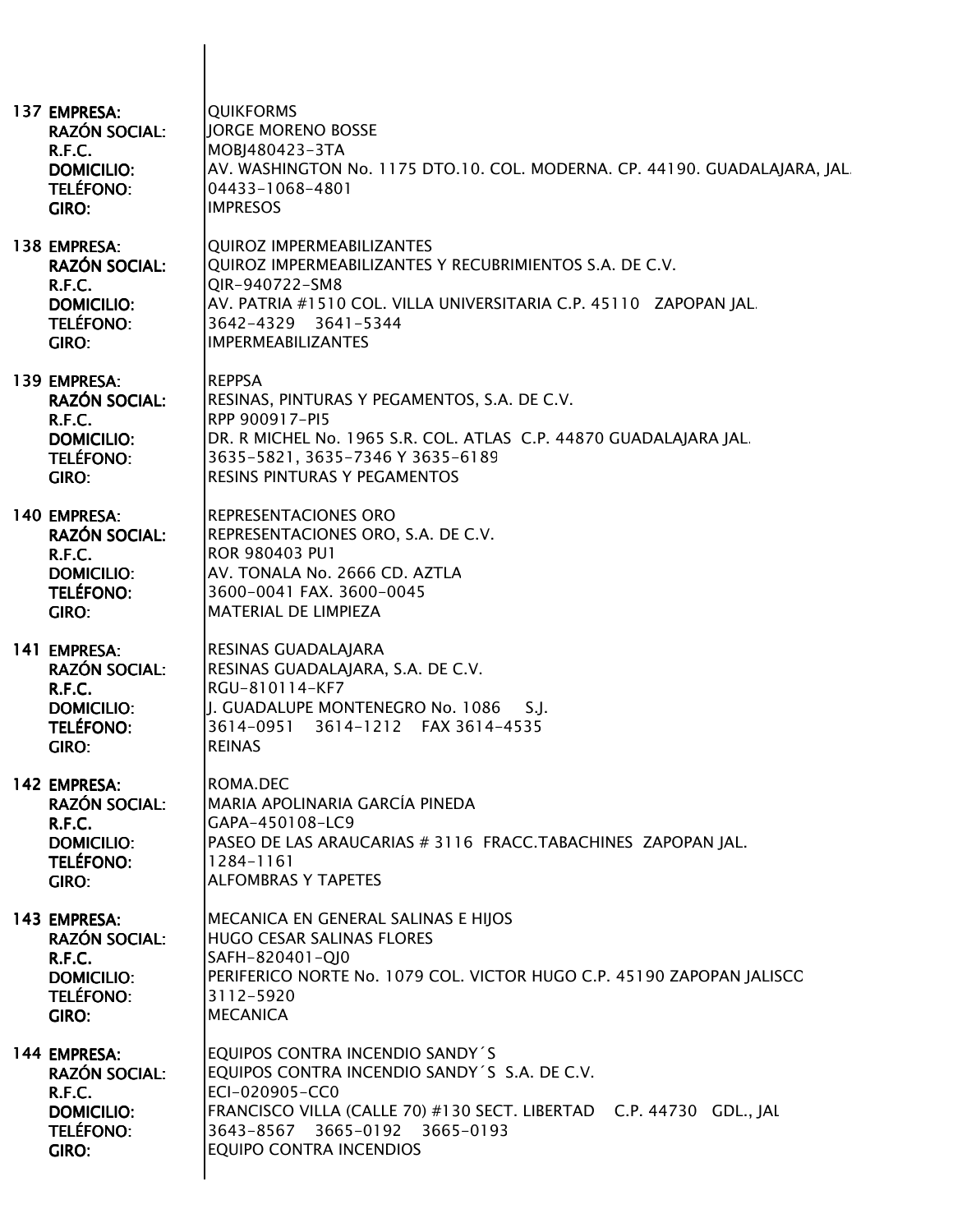| 145 EMPRESA:<br><b>RAZÓN SOCIAL:</b><br>R.F.C.<br><b>DOMICILIO:</b><br><b>TELÉFONO:</b><br>GIRO:               | <b>SANIRENT</b><br>SANIRENT DE MEXICO S.A DE C.V<br><b>SME 961127 HMA</b><br>CAMINO VIEJO A SAN MARTIN No. 4 COL. EL SALVADOR PORTILLO LOPEZ TLAQUEPAQUE JA<br>3659-1079<br><b>MATERIAL DE LIMPIEZA</b>     |
|----------------------------------------------------------------------------------------------------------------|-------------------------------------------------------------------------------------------------------------------------------------------------------------------------------------------------------------|
| 146 EMPRESA:<br><b>RAZÓN SOCIAL:</b><br>R.F.C.<br><b>DOMICILIO:</b><br><b>TELÉFONO:</b><br>GIRO:               | <b>SAYONARA</b><br>JOSÉ ARMANDO CHÁVEZ DEL TORO<br>CATA-600425-7XA<br>CALLE 50 #516 S.L. (RITA PÉREZ DE MORENO) C.P. 44730 GUADALAJARA JAL.<br>3649-7650 3644-0254<br>HULE EVA O FOMI                       |
| 147 EMPRESA:<br><b>RAZÓN SOCIAL:</b><br><b>R.F.C.</b><br><b>DOMICILIO:</b><br><b>TELÉFONO:</b><br><b>GIRO:</b> | <b>SEARS</b><br>SEARS ROEBUCK DE MÉXICO, S.A. DE C.V.<br>SRM471106-9N3<br>16 DE SEPTIEMBRE No.650. COL. CENTRO. CP.44100. GUADALAJARA, JAL.<br>3669-0200<br><b>TIENDA DEPARTAMENTAL</b>                     |
| 148 EMPRESA:<br><b>RAZÓN SOCIAL:</b><br>R.F.C.<br><b>DOMICILIO:</b><br>TELÉFONO:<br>GIRO:                      | AUTO PARTES NUEVAS, USADAS Y SERVICIO "EL DORADO"<br><b>AURELIO DORADO DORADO</b><br>DODA-630925-II4<br>AV. CRISTÓBAL COLON #193 COL. ARROYO HONDO ZAPOPAN JAL.<br>3366-3436<br><b>AUTOPARTES</b>           |
| 149 EMPRESA:<br><b>RAZÓN SOCIAL:</b><br>R.F.C.<br><b>DOMICILIO:</b><br><b>TELÉFONO:</b><br>GIRO:               | SERVICIO MACHUCA JR.<br><b>MONICA RODRIGUEZ RAMIREZ</b><br><b>RORM 780420 AI0</b><br>AV. MANDARINA No. 1691 COL. JARDINES DE LA CRUZ ZONA ABASTOS C.P. 44950 GDL. J,<br>3162-0972<br><b>TALLER MECANICO</b> |
| 150 EMPRESA:<br><b>RAZÓN SOCIAL:</b><br>R.F.C.<br><b>DOMICILIO:</b><br><b>TELÉFONO:</b><br>GIRO:               | PRODUCTOS SIGMA<br>PRODUCTOS SIGMA, S.A. DE C.V.<br>PSI-551202-SA7<br>CAL. GONZÁLEZ GALLO #3049 COL. EL ROSARIO C.P.44890<br>GDL. JAL<br>3635-4504 FAX 3635-5312 EXT. 107<br><b>PEGAMENTOS</b>              |
| 151 EMPRESA:<br><b>RAZÓN SOCIAL:</b><br>R.F.C.<br><b>DOMICILIO:</b><br><b>TELÉFONO:</b><br>GIRO:               | <b>SIM</b><br>SERVICIOS INSTITUCIONALES MÚLTIPLES, S.A. DE C.V.<br>SIM-020422-IQ6<br>NIÑOS HÉROES #58 CP. 45417 LOMAS DE CAMICHIN<br>TONALA JAL<br>3126-3329 3126-8489<br>3126-8486<br>MATERIAL DE LIMPIEZA |
| 152 EMPRESA:<br><b>RAZÓN SOCIAL:</b><br>R.F.C.<br><b>DOMICILIO:</b><br><b>TELÉFONO:</b><br>GIRO:               | <b>SISTECOPY</b><br>SISTECOPY, S.A. DE C.V.<br>SIS-970113-J9A<br>INDUSTRIA DEL AGAVE #147 FRACC. INDUSTRIAL ZAPOPAN, JAL. C.P. 45132<br>TEL/FAX 3833-6029/30<br><b>IMPRESOS</b>                             |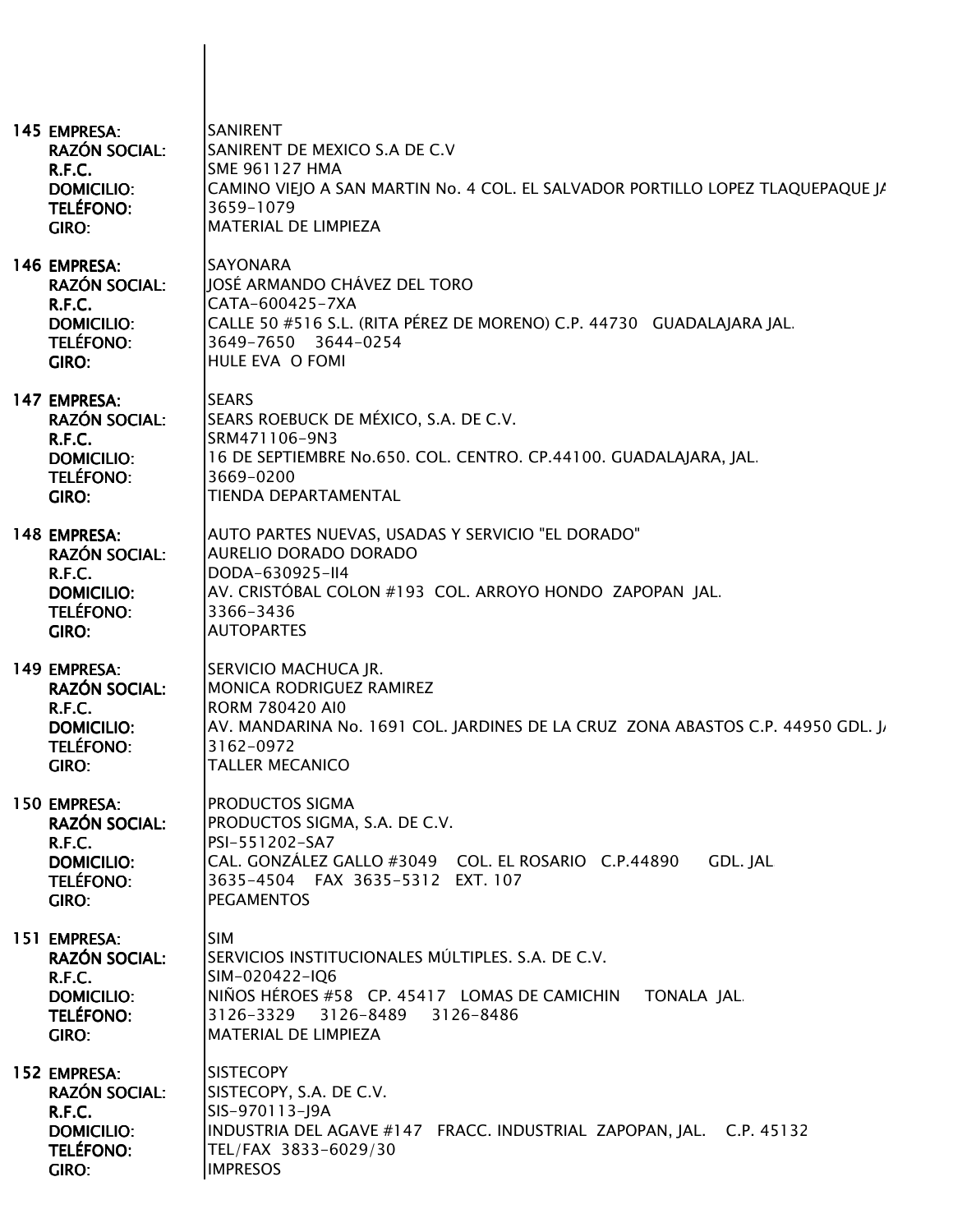| 153 EMPRESA:<br><b>RAZÓN SOCIAL:</b><br>R.F.C.<br><b>DOMICILIO:</b><br>TELÉFONO:<br>GIRO:        | STAR SERVICIO DE SONIDO E ILUMINACION<br><b>JOSE MANUEL DOMINGUEZ MARTINEZ</b><br>DOMM-521104-IDA<br>JESUS #223 ZONA CENTRO CP.44290 GDL. JAL.<br>3826-2046<br>SONIDO E ILUMINACION                                              |
|--------------------------------------------------------------------------------------------------|----------------------------------------------------------------------------------------------------------------------------------------------------------------------------------------------------------------------------------|
| 154 EMPRESA:<br><b>RAZÓN SOCIAL:</b><br>R.F.C.<br><b>DOMICILIO:</b><br>TELÉFONO:<br>GIRO:        | <b>STAR ANAYA</b><br><b>JAVIER ANAYA PEREZ</b><br>AAPJ791007-2J6<br>PROL. ADOLFO LOPEZ MATEOS No. 505, COL. EL CAMPANARIO. CP. 45235. ZAPOPAN, JAL.<br>TEL/FAX 3612-1605<br><b>CISTERNAS</b>                                     |
| 155 EMPRESA:<br><b>RAZÓN SOCIAL:</b><br>R.F.C.<br><b>DOMICILIO:</b><br>TELÉFONO:<br>GIRO:        | <b>STEREN</b><br>ELECTRORIOS, S.A. DE C.V.<br>ELE0-60210-551<br>AV. FEDERALISMO NTE. 1635 COL. MEZQUITAN COUNTRY C.P. 44260 GDL. JAL.<br>3854-4440<br>FAX 3854-4445<br><b>ELECTRONICA</b>                                        |
| 156 EMPRESA:<br><b>RAZÓN SOCIAL:</b><br>R.F.C.<br><b>DOMICILIO:</b><br>TELÉFONO:<br>GIRO:        | SUMINISTROS DE PROTECCION<br>ALFONSO GONZALEZ NAVARRO<br>GONA 610730 LX0<br>TOPACARNERO No. 1641-A HACIENDA TEPEYAC C.P. 45053 ZAPOPAN JAL.<br>3040-1718, 3628-5732 CEL. (04433) 1410-3445<br><b>EQUIPO DE SEGURIDAD</b>         |
| 157 EMPRESA:<br><b>RAZÓN SOCIAL:</b><br>R.F.C.<br><b>DOMICILIO:</b><br><b>TELÉFONO:</b><br>GIRO: | SUPER RUEDAS DE MÉXICO<br>SUPER RUEDAS DE MÉXICO, S.A. DE C.V.<br>SRM-930127-4A2<br>CALZ. DEL EJERCITO #968 COL. QUINTA VELARDE C.P. 44430 GDL. JAL.<br>3619-6050 EXT. 1 FAX 3650-3474<br><b>LLANTERA</b>                        |
| 158 EMPRESA:<br><b>RAZÓN SOCIAL:</b><br>R.F.C.<br><b>DOMICILIO:</b><br><b>TELÉFONO:</b><br>GIRO: | <b>TAPICERIA PLASCENCIA</b><br><b>MARCELA PLASCENCIA GARCIA</b><br>PARF-3610C4<br>SAN JUAN DE LOS LAGOS No. 4624. COL. AUDITORIO. CP. 45190. ZAPOPAN, JAL.<br>3660-6773 Y 3637-7436 CEL. 044-331-328-5754<br><b>TAPICERIA</b>    |
| 159 EMPRESA:<br><b>RAZÓN SOCIAL:</b><br>R.F.C.<br><b>DOMICILIO:</b><br><b>TELÉFONO:</b><br>GIRO: | TCA (TECNOLOGÍA COMPUTACIONAL APLICADA)<br>TCA EMPRESARIAL, S.A. DE C.V.<br>TEM-061006-TCO<br>SAN FELIPE No 1363 S.H. GDL. JAL.<br>3827-1786 EXTS 105 Y 101<br><b>COMPUTACION</b>                                                |
| 160 EMPRESA:<br><b>RAZÓN SOCIAL:</b><br>R.F.C.<br><b>DOMICILIO:</b><br><b>TELÉFONO:</b><br>GIRO: | <b>TECNOLOGÍA EDD</b><br>TECNOLOGÍA EDD S.A. DE C.V<br>TED-990928-HJ0<br>AV.PARQUE CHAPULTEPEC #66-102 NAUCALPAN EDO. DE MÉXICO C.P. 53390<br>(0155) 3000-1870 3000-1875 FAX 3000-1876<br>EQUIPO ESPECIALIZADO PARA ESPECTACULOS |
|                                                                                                  |                                                                                                                                                                                                                                  |

 $\mathbf l$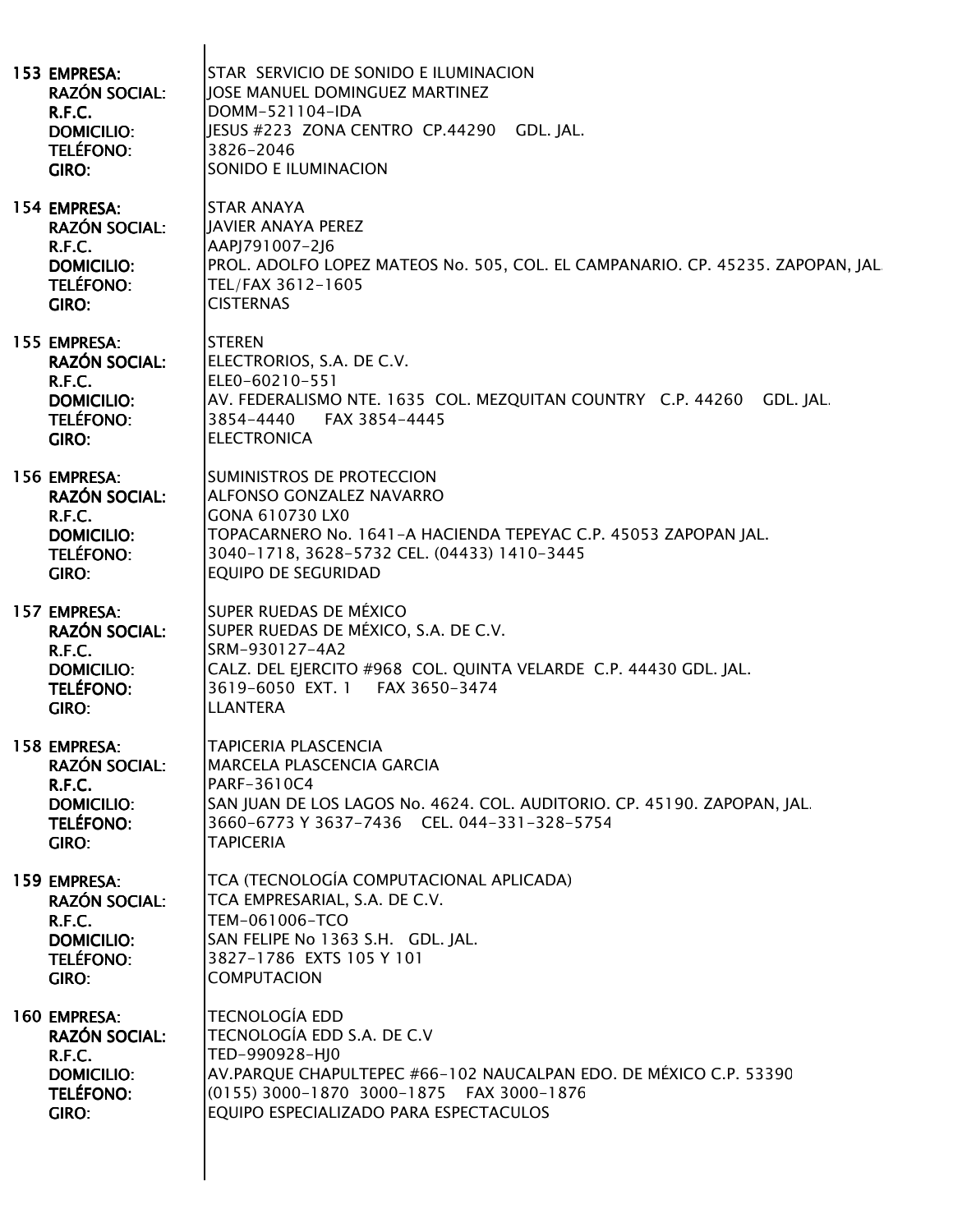| 161 EMPRESA:<br><b>RAZÓN SOCIAL:</b><br>R.F.C.<br><b>DOMICILIO:</b><br><b>TELÉFONO:</b><br>GIRO:        | <b>TENSA</b><br>TECNOELECTRICA NACIONAL, S.A. DE C.V.<br>TNA011204-V92<br>RAMON LOPEZ VELARDE No. 660. CP. 44860. SECTOR REFORMA. GUADALAJARA, JAL<br>3635-5562 Y 3635-5615<br>RENTA DE TRANSOFRMADORES |
|---------------------------------------------------------------------------------------------------------|---------------------------------------------------------------------------------------------------------------------------------------------------------------------------------------------------------|
| 162 EMPRESA:<br><b>RAZÓN SOCIAL:</b><br>R.F.C.<br><b>DOMICILIO:</b><br><b>TELÉFONO:</b><br><b>GIRO:</b> | <b>TLAQUEPAQUE ESCOLAR</b><br>TLAQUEPAQUE ESCOLAR, S.A. DE C.V.<br>TES-900403-QX0<br>ÁLVARO OBREGÓN #130 TLAQUEPAQUE, JAL.<br>3657-0212 EXT 23 FAX 3659-6095 EXT 20<br><b>PAPELERIA</b>                 |
| 163 EMPRESA:<br><b>RAZÓN SOCIAL:</b><br>R.F.C.<br><b>DOMICILIO:</b><br><b>TELÉFONO:</b><br>GIRO:        | <b>TOLDOS LLUVI-SOL</b><br>ROSA MARIA DÁVILA GÓMEZ<br>DAGR-600401-PG9<br>NICOLÁS ROMERO #329 COL.VILLASEÑOR CP. 44200 GUADALAJARA, JALISCO<br>3827-1373 3827-1376<br><b>TOLDOS</b>                      |
| 164 EMPRESA:<br><b>RAZÓN SOCIAL:</b><br>R.F.C.<br><b>DOMICILIO:</b><br><b>TELÉFONO:</b><br>GIRO:        | <b>TORNI TECH</b><br>TORNILLOS Y TECNOLOGIA, S.A. DE C.V.<br>TTE-060112-LJ6<br>CALLE GANTE #241A COL. BARRAGAN Y HERNANDEZ C.P. 44460 GUADALAJARA JAL.<br>3650-3693<br><b>TORNILLOS</b>                 |
| 165 EMPRESA:<br><b>RAZÓN SOCIAL:</b><br>R.F.C.<br><b>DOMICILIO:</b><br><b>TELÉFONO:</b><br><b>GIRO:</b> | PAILERIA Y TORNO ROSALES<br><b>ALFREDO ANGUIANO ROSALES</b><br>AURA-510112-R28<br>PRIV. IGNACIO L. PESQUERIA # 578 COL. CONSTITUCION ZAPOPAN JAL. C.P. 45180<br>36660-1782<br><b>TORNO</b>              |
| 166 EMPRESA:<br><b>RAZÓN SOCIAL:</b><br>R.F.C.<br><b>DOMICILIO:</b><br><b>TELÉFONO:</b><br>GIRO:        | <b>TRACSA</b><br>TRACSA, S.A DE C.V.<br>TRA-800423-S25<br>PERIFÉRICO SUR #7800 COL. STA MA.TEQUEPEXPAN TLAQUEPAQUE, JAL<br>3678-8000 3678-8077 FAX 3678-8098<br>RENTA DE MAQUINARIA                     |
| 167 EMPRESA:<br><b>RAZÓN SOCIAL:</b><br>R.F.C.<br><b>DOMICILIO:</b><br><b>TELÉFONO:</b><br>GIRO:        | <b>TRANE</b><br>TRANE, S.A. DE C.V.<br>TRA670207-Q71<br>NIÑOS HEROES No. 2046. COL. OBRERA. C.P. 44100. GUADALAJARA, JAL.<br>3616-1818<br>CHILLERS Y EQUIPO DE REFRIGERACION                            |
| 168 EMPRESA:<br><b>RAZÓN SOCIAL:</b><br>R.F.C.<br><b>DOMICILIO:</b><br><b>TELÉFONO:</b><br><b>GIRO:</b> | <b>TRIMARK</b><br>JOSÉ BRU VILLASEÑOR<br>BUVJ-770820-3RA<br>VIDRIO #1875 COL. AMERICANA CP.44160. GUADALAJARA, JAL.<br>3826-0400<br><b>IMPRESOS</b>                                                     |